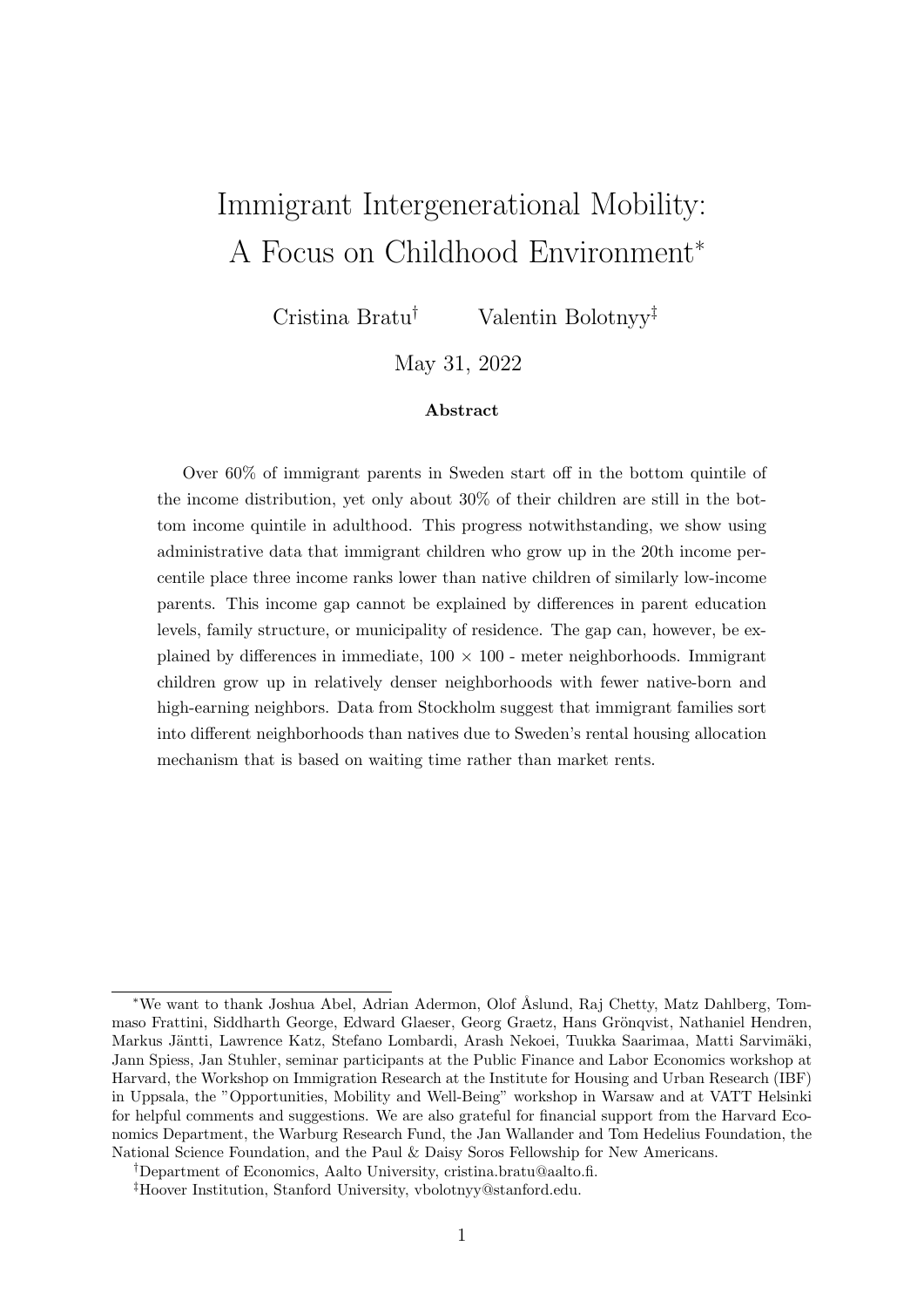## 1 Introduction

Immigration is an intergenerational process, often driven by parents' desire to ensure a better life for their children. How well do immigrant children do relative to their parents? Do they differ from native children in this respect? In this paper, we study the intergenerational income mobility of the children of immigrants and natives using rich administrative data from Sweden – a country that has welcomed a large number of immigrants from all over the world since the Second World War.

Over 60% of the immigrant families in our data start off low-income, in the bottom 20% of the income distribution. By the time children in these families reach their 30s, however, only about 30% of them are low-income. While immigrant children make remarkable progress relative to their parents, native-born children are nonetheless more upwardly mobile than immigrant children. Specifically, the average immigrant child who grows up in the 20th income percentile in Sweden places three income ranks lower in adulthood than a native-born child with similarly low-income parents. The three-rank difference is equivalent to two-thirds of the median monthly earnings in Sweden over the period when the individuals in our sample are 30 years old.

What explains this intergenerational income gap? Although immigrant families are on average less educated and more likely to be headed by a single mother, we find that differences in parental education or family structures do not explain the gap. What does explain it are childhood neighborhoods. The Swedish setting offers the unique opportunity to analyze the role of neighborhoods at different levels of aggregation, down to  $100 \times 100$  - meter grids. We find that the gap between immigrant and native children born into families in the bottom quintile and who grow up in the same municipality is virtually the same as the unconditional gap. However, when comparing low-income immigrant and native children who grow up in the same small-scale neighborhood (given by  $100 \times 100$  - meter coordinates) immigrant children reach the same or an even higher income rank in adulthood. This finding adds to recent, but still limited evidence, on the importance of neighborhoods in shaping the intergenerational income gap between immigrants and natives (Abramitzky et al., [2021\)](#page-17-0) and black and white men (Chetty et al., [2020\)](#page-17-1).

Building on the observation that the gaps we observe are given by between-location differences, we next zoom in on the characteristics of the childhood neighborhoods natives and immigrants grow up in. We show that natives are more likely to grow up surrounded by other natives and that their neighborhoods are more likely to be dominated by singlefamily detached homes, regardless of the income of their families. Immigrants live in neighborhoods where multi-unit dwellings predominate, but better-off families can choose lower-density neighborhoods; immigrants are also less likely to be surrounded by natives, regardless of family income.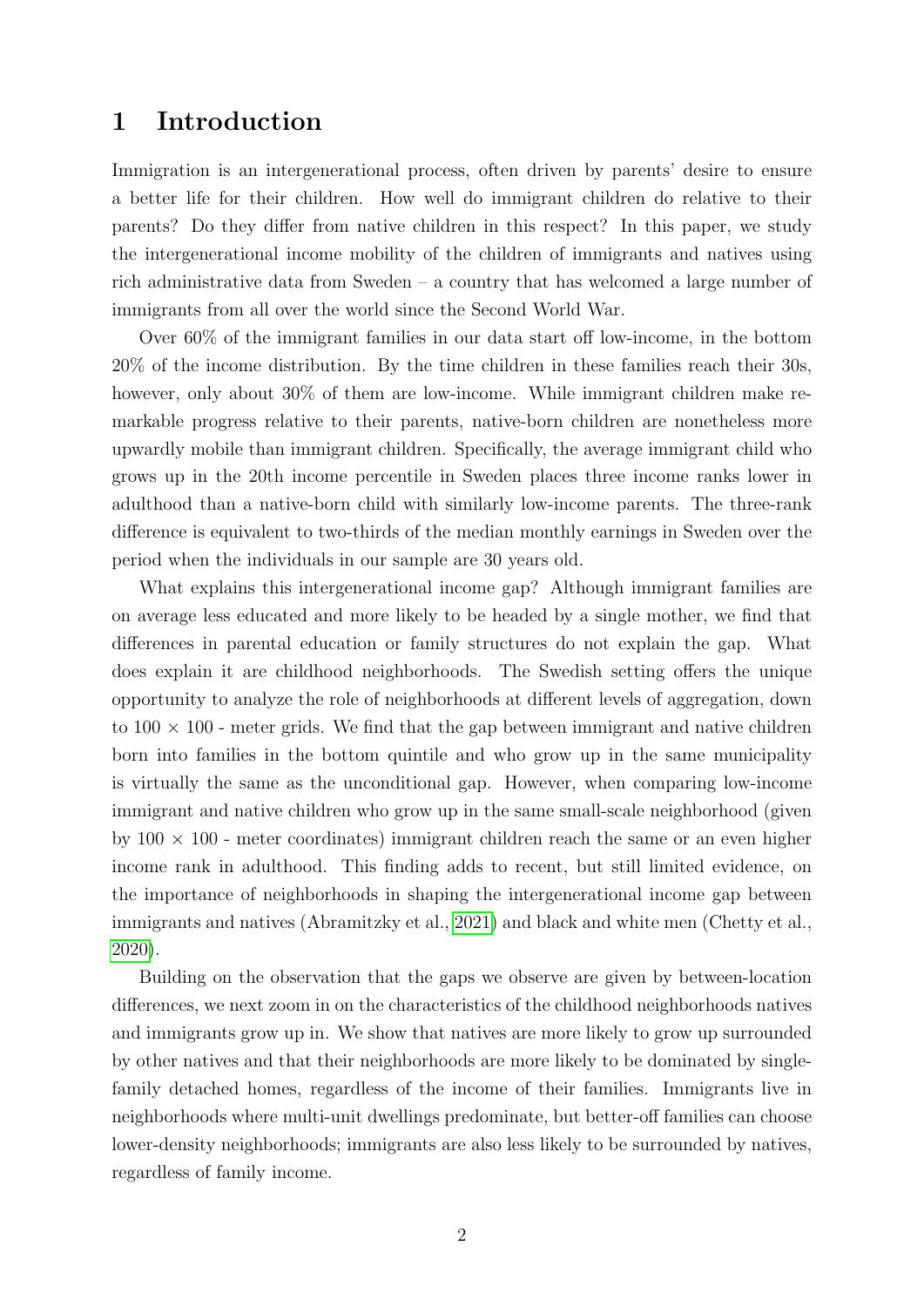In the final part of the paper, we posit that the sorting of natives and immigrants across different locations is partly influenced by the mechanics of the Swedish rental housing market. In Sweden, apartments are not allocated through market rents, but through a housing queue. Longer time in the queue translates into a higher probability of being invited for a viewing and eventually signing a long-term lease. This system has the unintended consequence of notoriously-long waiting lists for apartment rentals. For instance, average wait times in 2016 were nine years in Stockholm as a whole and up to 16 years in the most desirable neighborhoods (Terner Center, [2017\)](#page-18-0). Using rich geocoded data from the Stockholm county housing queue, we show that immigrant families sort into areas with lower wait times in the queue than native families, and that this holds across the income distribution as well as when we control for detailed apartment characteristics. We interpret these results as suggestive evidence that the queuing system disproportionately disadvantages immigrant families.

Our paper contributes to the small, but growing literature documenting the intergenerational mobility of immigrants and natives (Aydemir et al., [2009,](#page-17-2) Abramitzky et al., [2021,](#page-17-0) Hammarstedt and Palme, [2012,](#page-17-3) Hermansen, [2016\)](#page-18-1). We add to this literature by studying immigrants and natives in a country known for its low levels of inequality and relatively high levels of income mobility (Björklund and Jäntti, [1997\)](#page-17-4). Our findings also speak to studies that have found that where a child grows up can have large consequences for his or her outcomes later in life (e.g., Chetty et al., [2014,](#page-17-5) Chetty et al., [2016,](#page-17-6) Chetty and Hendren, [2018,](#page-17-7) List et al., [2020\)](#page-18-2). Finally, our paper corroborates work that links residential segregation to housing search frictions (Bergman et al., [2019\)](#page-17-8).

In the section that follows we provide background on immigration to Sweden. In Section [3,](#page-3-0) we explain how we selected our sample for analysis and provide information on the data we use. Section [4](#page-4-0) shows the intergenerational mobility differences between immigrant and native children, while Section [5](#page-7-0) offers evidence that childhood neighborhoods can explain these differences. In Section [6,](#page-10-0) we show that the allocation mechanism of rental housing may contribute to differential sorting across neighborhoods between the two groups. Section [7](#page-15-0) concludes.

## 2 Immigrants in Sweden

Sweden has for decades been a destination for large numbers of immigrants with widely different backgrounds. Since World War II, when Sweden became a net immigrantreceiving country, numerous immigration waves have occurred. The 1950s and 1960s were dominated by labor immigration, primarily from other Nordic countries like Finland, but also from Mediterranean countries like Greece, Italy, and Yugoslavia (Hammarstedt and Palme, [2012\)](#page-17-3).

Labor immigration from non-Nordic countries came to a halt in the early 1970s,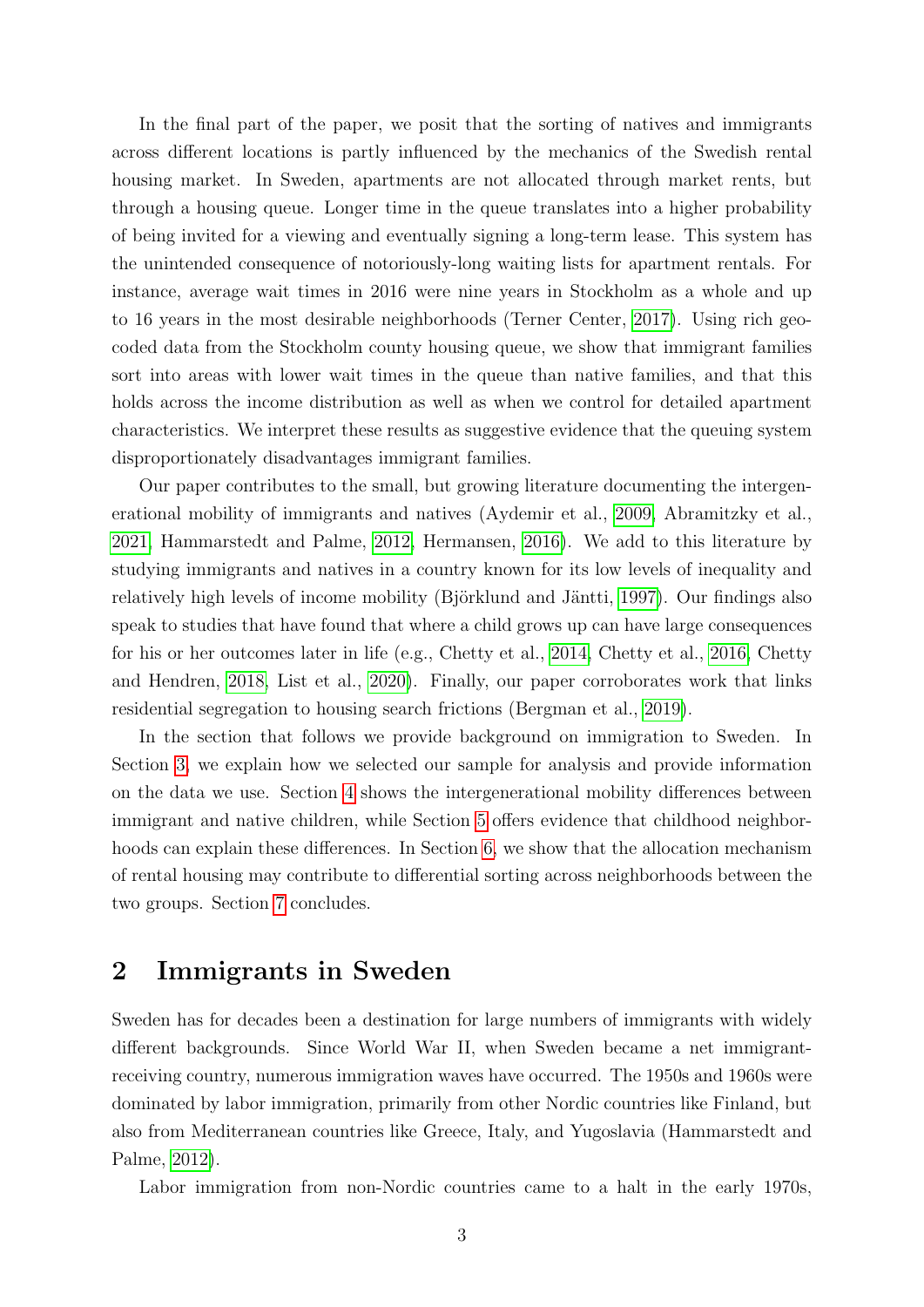but immigration continued in the form of family reunification and refugee immigration.<sup>1</sup> Refugees from Chile arrived predominantly in the 1970s; from Iran, Iraq, and Lebanon in the 1980s; from Somalia, Eritrea, and Former Yugoslavia in the 1990s. The timing of refugee arrivals has mirrored the timing of conflicts around the world. Given the volume of these refugee waves, 1970 marked a shift in Sweden towards mostly non-European immigration.

As of 2016, about 17% of the Swedish population was foreign-born, compared to less than 7% in 1970. By comparison, the share of foreign-born in the United States has had a similar trajectory, rising to over 13% in 2013 from a low below 5% in 1970 (OECD, [2017\)](#page-18-3).

## <span id="page-3-0"></span>3 Data and sample selection

We use Swedish register data from the GeoSweden database, which covers all individuals with a permanent residence permit valid for at least one year for the 1990-2014 period.<sup>2</sup> The data contain variables from several registers, including the education, income, and employment registers.

In order to construct our sample, we link children born between 1974 and 1984, who are still registered in Sweden at age 30, to their parents.<sup>3</sup> We focus on two groups: the native children in our analysis are children born in Sweden to Swedish-born parents. The immigrant children are born abroad or in Sweden to foreign-born parents. This implies that we exclude children born abroad to Swedish parents and children born to one Swedish parent and one foreign parent, regardless of the place of birth. We choose this restriction to simplify the interpretation of our comparisons throughout the paper. For immigrant children born abroad, we impose the restriction that they arrive before the age of 16.

Table [1](#page-4-1) shows the number of observations in each group. We have information on both parents for 97% of native children in our data.<sup>4</sup> In comparison, 82% of the immigrant children in our sample have both parents in the register. The majority of those who have only one parent in the register are in Sweden with their mothers.<sup>5</sup> A parent could be

<sup>1</sup>Nordic labor immigration continued, primarily from Finland, as the 1954 Nordic Agreement allowed free movement for citizens of the Nordic countries.

<sup>2</sup>GeoSweden is administered by the Institute for Housing and Urban Research at Uppsala University. The data are collected and anonymized by Statistics Sweden.

<sup>3</sup>Parent identifiers for each individual are available, provided the parents have also registered in Sweden (either as a resident or as a citizen) at some point between 1990 and 2014.

<sup>&</sup>lt;sup>4</sup>We restrict our attention to whether parents are present in the register during the period in which we are interested in measuring parental outcomes - when the child is between 15 and 19 years old. This means that we include children who either had only one parent or both parents in the register *throughout* the entire 5-year period. A further implication is that we are not capturing those children whose parents migrate in and out of Sweden during that time.

<sup>&</sup>lt;sup>5</sup>For individuals who are in Sweden with one parent only, we define immigrant status based on the country of birth of that one parent.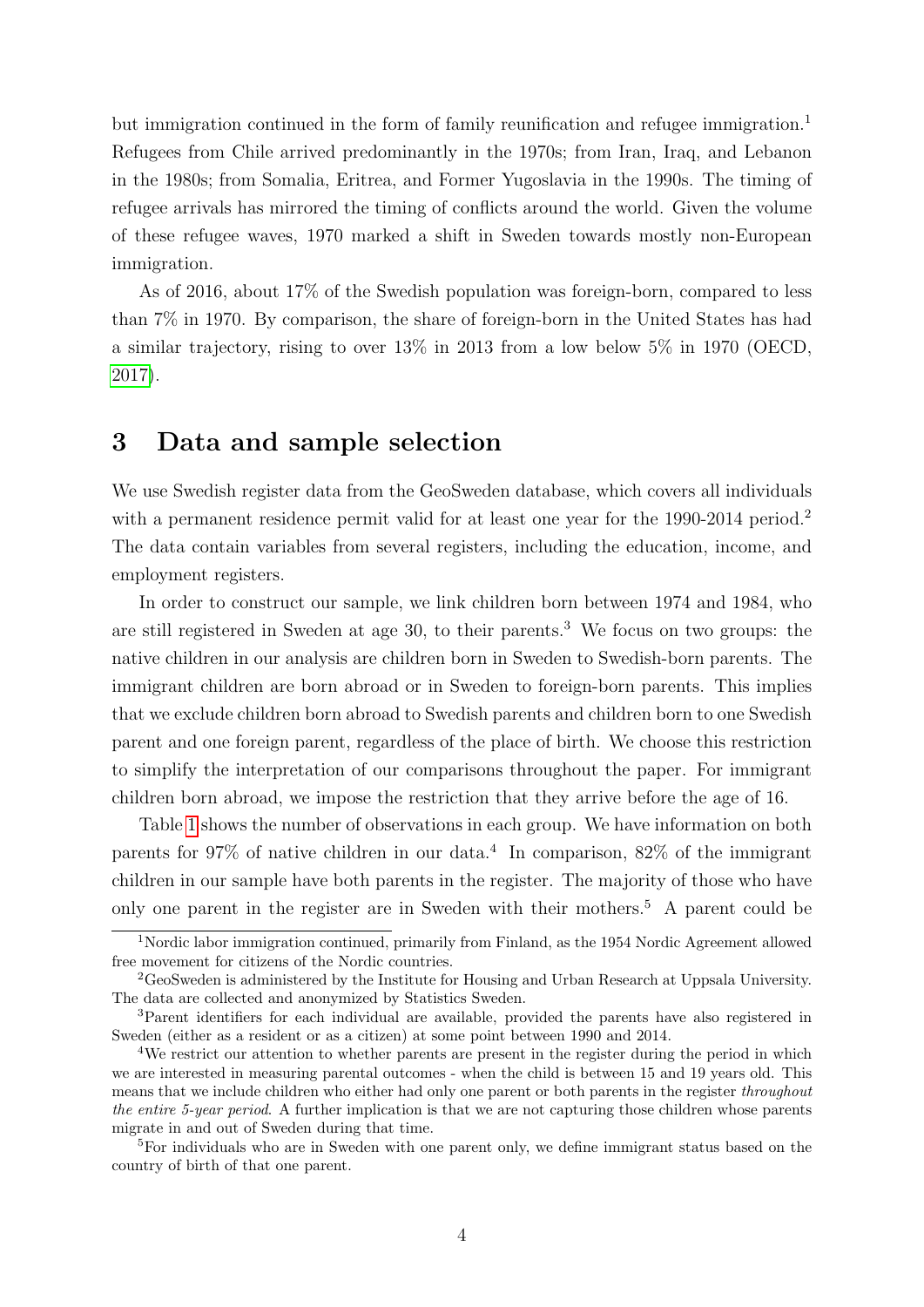<span id="page-4-1"></span>

|                              | Mean  |      | Std. dev. No. of obs. |
|------------------------------|-------|------|-----------------------|
|                              |       |      |                       |
| Panel A: Natives             |       |      |                       |
| Age mother when child 15-19  | 44.57 | 4.88 | 814,610               |
| Age father when child 15-19  | 47.17 | 5.35 | 800,860               |
| Both parents in the register | 97.15 | n/a  | 819,422               |
| Only mother in the register  | 2.27  | n/a  | 819,422               |
| Number of unique mothers     |       |      | 544,578               |
| Number of unique fathers     |       |      | 534,948               |
|                              |       |      |                       |
| Panel B: Immigrants          |       |      |                       |
| Age mother when child 15-19  | 43.03 | 5.49 | 100,533               |
| Age father when child 15-19  | 47.15 | 6.42 | 87,725                |
| Both parents in the register | 82.31 | n/a  | 103,265               |
| Only mother in the register  | 15.05 | n/a  | 103,265               |
| At least one parent refugee  | 34.49 | n/a  | 103,265               |
| Average age at arrival       | 8.87  | 4.05 | 54,849                |
| Number of unique mothers     |       |      | 67,091                |
| Number of unique fathers     |       |      | 57,063                |

Table 1: Summary Statistics

Notes: This table reports summary statistics for natives and immigrants, respectively. Children are born between 1974 and 1984. We classify a child as a refugee if at least one of his or her parents is classified as a refugee in our data. Where standard deviations are not reported, the Mean column shows shares.

missing from the register if he or she is deceased, has only a temporary residence permit which allows for less than one year of residence in Sweden - or lives abroad permanently. On average, immigrants who are born abroad are aged 9 when they arrive in Sweden. Almost 35% of the immigrants in the sample have a parent who is a refugee.

# <span id="page-4-0"></span>4 Intergenerational mobility

We use the linked dataset of parents and children to study the intergenerational mobility of immigrants and natives in Sweden.

We first calculate *family income* as the average combined income from employment and self-employment of the parents in the register during the years when the child is 15 to 19 years old. $6$  Measuring family income in this time frame allows us to work with a large sample of parents, including those who arrive in Sweden with teenage children. It also allows us to measure family income at a time when the children are likely still dependents and when most immigrant parents have spent a considerable amount of time in Sweden. We include families with zero income.

<sup>6</sup>When the child has only one parent in the register, we measure family income as the average income of the existing parent during the years when the child is 15 to 19 years old. For the 1974 cohort, we measure family income when the child is between 16 and 20 because our income data start in 1990.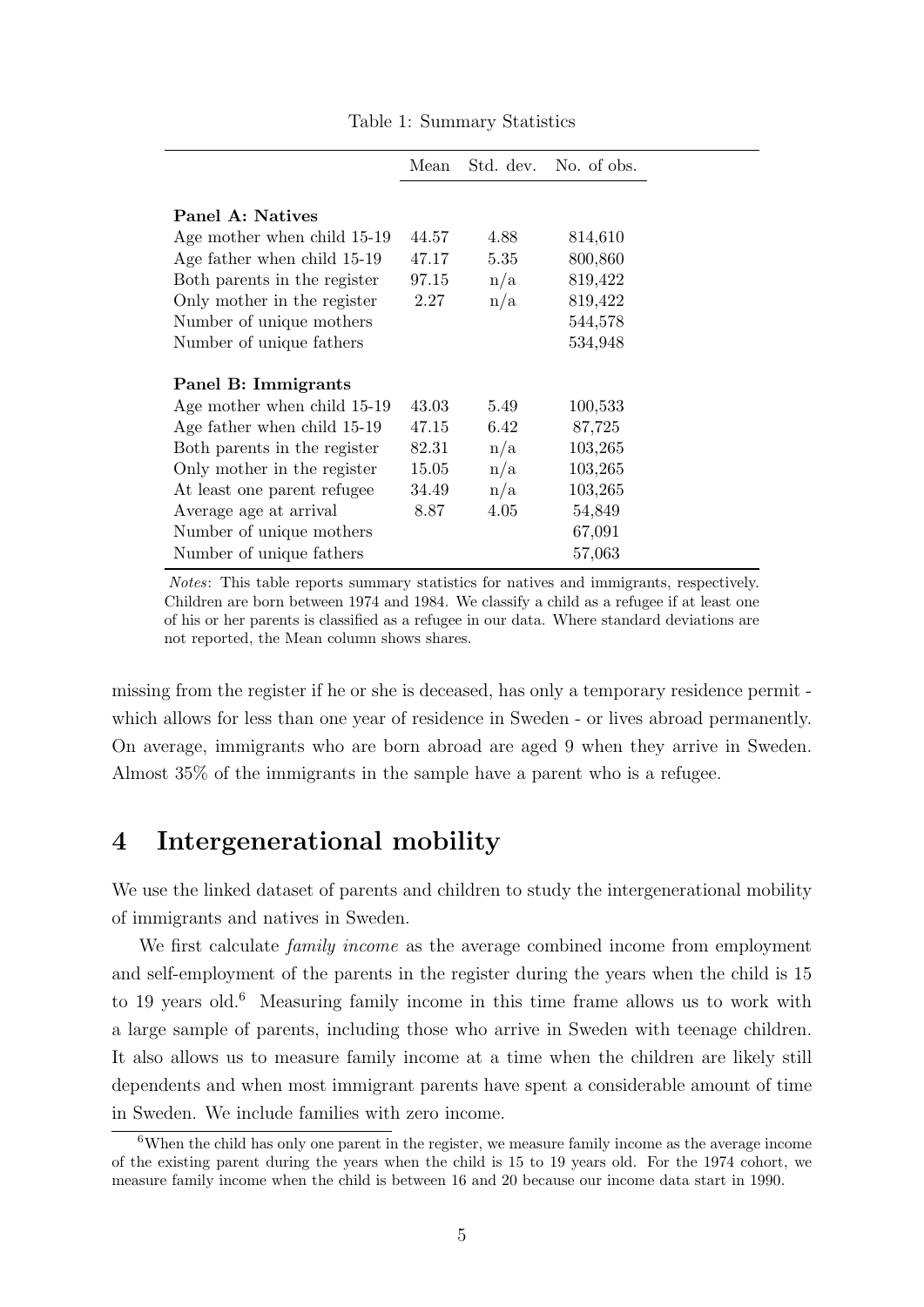We follow Chetty et al. [\(2014\)](#page-17-5) and define the family's *percentile rank* based on its position in the national distribution of incomes relative to all parents with children in the same birth cohort, regardless of immigrant status. As Table [1](#page-4-1) shows, parents of both immigrants and natives are in their early to late 40s, an age by which income ranks tend to stabilize (Chetty et al. [2014\)](#page-17-5), so we can be confident that the income we capture is as close to lifetime income as possible.

We measure *child income* as the individual income the child earns when he or she is 30 years old. Just as for the parents, we define the child's percentile rank based on his or her position in the national distribution of incomes relative to all children in the same birth cohort.<sup>7</sup>

Figure [1a](#page-5-0) reveals that more than 60% of immigrant parents are ranked in the bottom quintile of the national income distribution, compared to about 15% of native parents. Figure [1b,](#page-5-0) however, illustrates the economic mobility of the children: only about 30% of immigrant children earn incomes that place them in the bottom of the income distribution at age 30. In contrast, about 20% of native children are in the bottom of the income distribution at age 30.

<span id="page-5-0"></span>

Figure 1: Income Distributions, Families and their Children

Notes: Figure [1a](#page-5-0) and [1b](#page-5-0) present histograms of the fraction of natives and immigrants in our sample that fall in each family income quintile in Sweden. Figure [1a](#page-5-0) shows the distribution for parents when their children are between the ages of 15 and 19. Figure [1b](#page-5-0) shows the distribution for the children of these parents, when the children are at age 30.

To better understand mobility patterns, we then estimate, for each group, equations of the following type:

<span id="page-5-1"></span>
$$
Rank child = \alpha + \beta Rank parent + \varepsilon
$$
\n(1)

<sup>7</sup>Both income variables are measured in 2014 SEK, adjusting for inflation using Statistics Sweden's Consumer Price Index.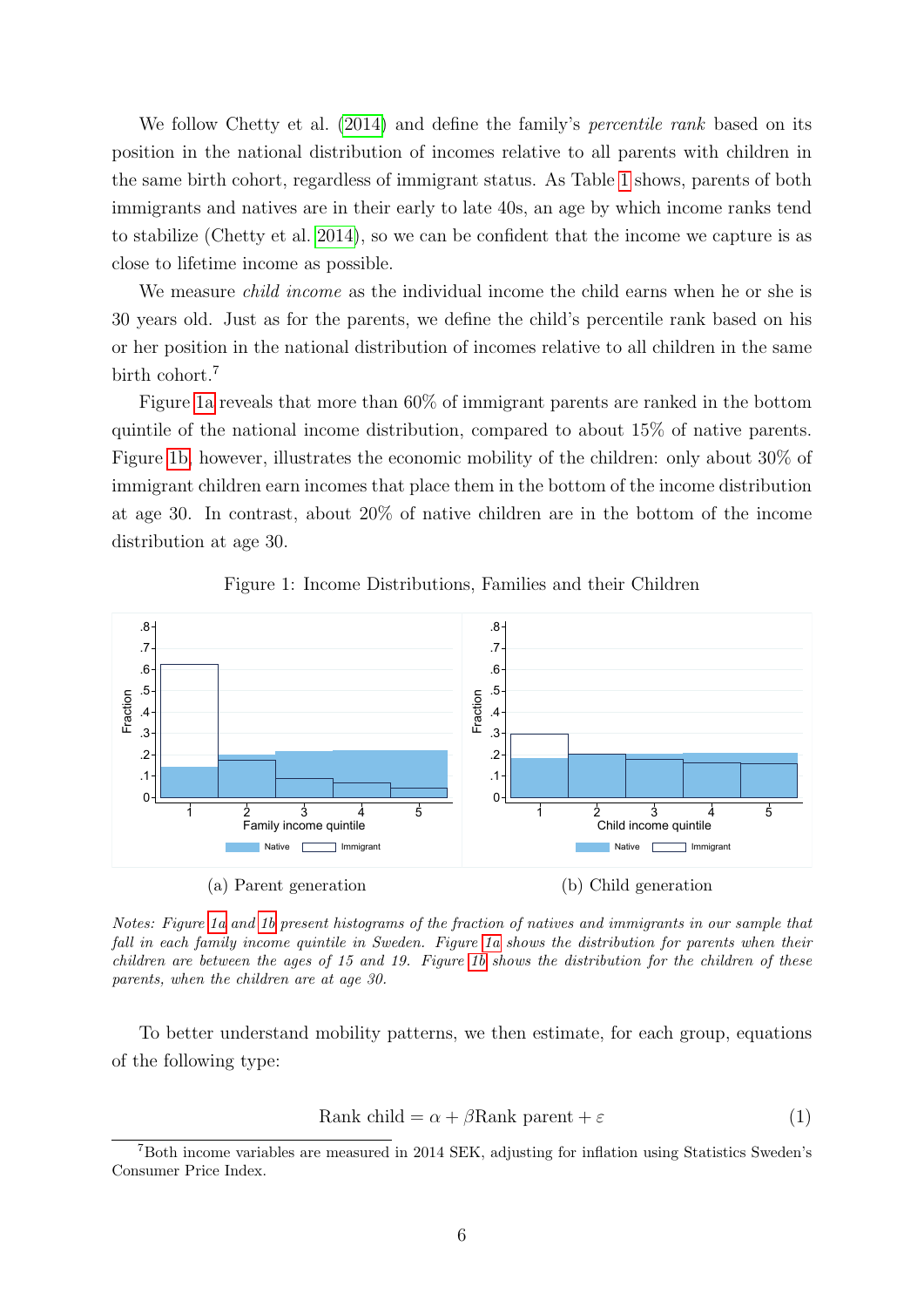where  $\alpha$  gives the absolute rank mobility for children with parents in the bottom of the income distribution. The  $\beta$  coefficient gives the association between family rank and child rank and is a measure of relative mobility.

Figure [2](#page-6-0) shows the average child income percentile ranks for children growing up in each family income percentile in Sweden, separately by group. Each dot represents an equally-sized bin. Figure [2](#page-6-0) reveals three things. First, the higher concentration of dark blue dots on the left-hand side of the figure confirms what we saw in Figure [1a:](#page-5-0) immigrant families are concentrated more heavily in the bottom of Sweden's family income distribution. Second, absolute mobility is higher for natives than for immigrants: the intercept is 41.34 for natives and 38.19 for immigrants. Therefore, a native born in the poorest family places roughly three income ranks higher than an immigrant born in the poorest family. Third, relative mobility is lower for immigrants than for natives. The native slope is 0.18, whereas the immigrant slope is 0.20, which indicates a slightly stronger association between incomes across generations for immigrants than for natives.

<span id="page-6-0"></span>

Figure 2: Intergenerational Mobility, Natives and Immigrants

Notes: The chart shows average child income percentile ranks for children growing up in each family income percentile rank in Sweden. Outcomes for children born in Sweden to Swedish-born parents (Natives) are reported separately from outcomes for children of immigrants. Here immigrant children are those who are born inside or outside of Sweden to foreign-born parents. Child income is measured at age 30, family income is measured as an average over the time period when the child is 15 to 19 years old. We rank children relative to all other children in their birth cohort. We rank parents relative to all other parents of children in the same birth cohort.

Table [A.1](#page-20-0) shows that this result holds also when using an alternative measure for parental income that takes into account the fact that immigrant parents' labor-related income may not reflect their earnings potential, especially in the first years since migration. In particular, instead of looking at parents' income when the child is between 15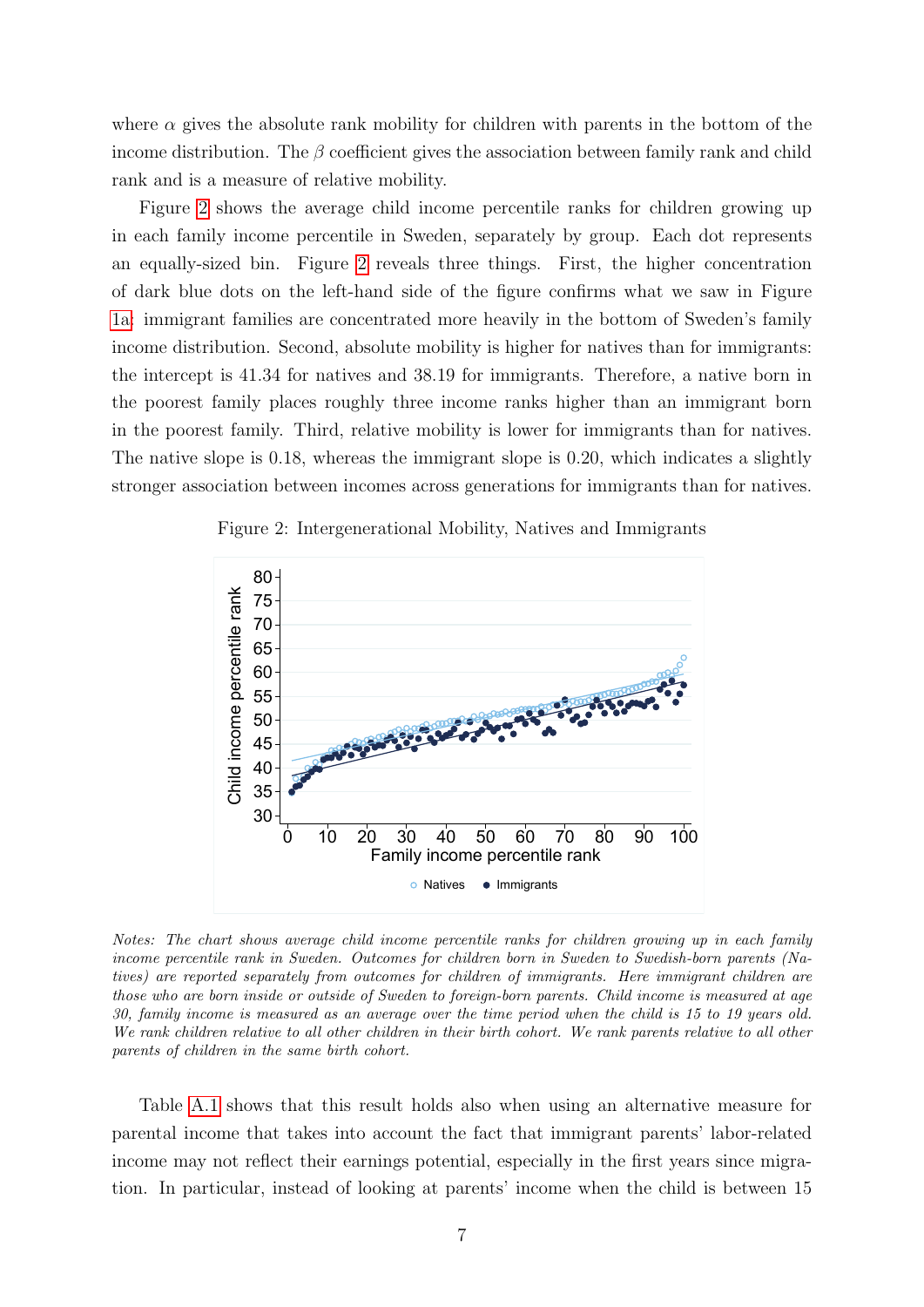and 19 years old, we measure it 10-14 years after the parents arrive in Sweden. $8$  We choose this time window as various reports have documented that it takes about ten years for a significant share of the immigrant population to enter the labor market (see e.g., Bevelander [2011,](#page-17-9) who shows that refugees, resettled refugees, and family reunification immigrants who arrive after 1987 have employment rates between 60 and 70% 11-15 years after arrival). We see that whether we measure parental income when the child is between the ages of 15 and 19 (first row in Table [A.1\)](#page-20-0) or 10 to 14 years after the parents' arrival in Sweden (second row in the table) does not materially change our results. For the remainder of the paper, we therefore use the baseline parental income measure.

We can summarize the results in this section by putting the two measures of mobility together to obtain a measure of upward mobility (Chetty et al. [2020,](#page-17-1) Abramitzky et al. [2021\)](#page-17-0). Since the majority of immigrant families are ranked in the bottom of the income distribution, we focus on children born in families at the 20th percentile. Using the slopes and intercepts obtained from equation [1](#page-5-1) (and presented in Table [A.1\)](#page-20-0), we predict the income ranks of native and immigrant children born in families at the 20th percentile.

The predicted gap in income ranks is -2.8; that is, an immigrant born in the bottom quintile of the income distribution places 2.8 income ranks lower at age 30 than a native whose family is also placed in the bottom quintile. In SEK amounts, the gap we find is equivalent to about SEK  $14,000^9$  (roughly EUR 1,400), or two-thirds of the median monthly earnings among individuals of prime working age (25-54) over the 2004-2014 period (the years when the individuals in our sample are 30 years old). Although immigrant children in Sweden make great strides compared to their parents, when compared to natives, a non-trivial intergenerational income gap remains. In the next section, we look at factors that can explain this gap.

# <span id="page-7-0"></span>5 What explains the intergenerational mobility gap between natives and immigrants?

In this section, we consider two sets of factors that might explain the difference in intergenerational mobility that we observe between native and immigrant children: i) family-level

<sup>8</sup>We can calculate parental income during this time window for 73.7% of children in the immigrant sample. Since our income data start in 1990, we cannot compute income for parents of children in the earlier cohorts who arrive long before the birth of their children. Furthermore, ideally, we would observe income over the entire five-year period, for both parents (ten observations). In reality, we have on average 7.3 observations per family, again due to when our income data start. In addition, there may be return migration during this time window. It is often also the case that parents do not arrive during the same year, in which case the number of available observations might differ between parents. Therefore, we calculate average income over the period for each parent separately, to correctly account for the number of yearly income observations, and then sum over the two averages.

<sup>&</sup>lt;sup>9</sup>We obtain this number by taking the difference between average incomes at rank 45 and rank  $42$ , which are the approximate ranks where natives and immigrants born in the 20th percentile respectively place.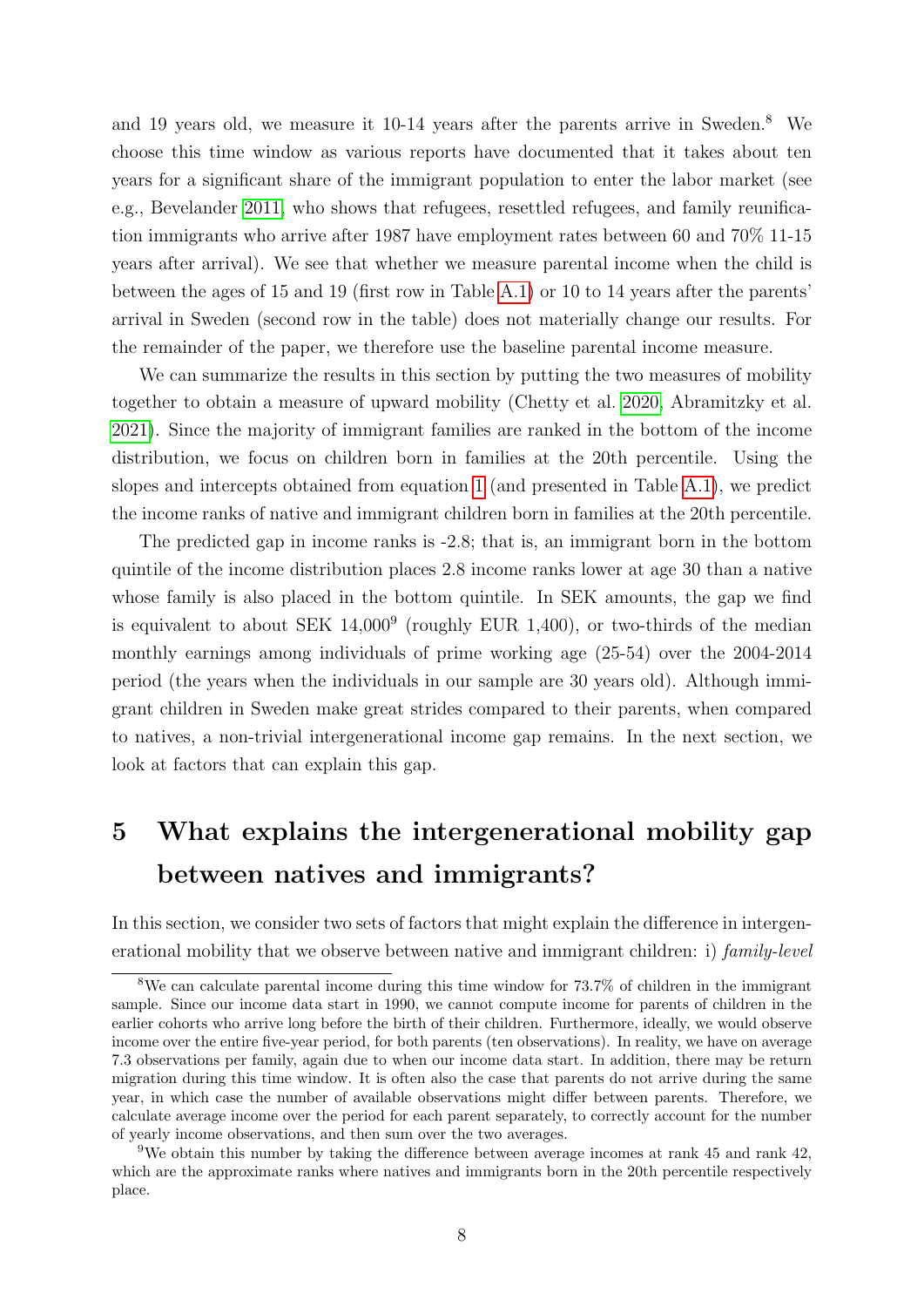characteristics, namely family education and family structure and ii) childhood environment. We estimate, using the full sample, regressions of the following type:

<span id="page-8-0"></span>
$$
y_{ic} = \alpha + \beta_p y_{ip} + \beta_{im} \text{immigrant}_i + \beta_{imp} \text{immigrant}_i \times y_{ip} + \gamma X_i + \varepsilon_i \tag{2}
$$

where  $y_{ic}$  is the child's income rank at age 30,  $y_{ip}$  is the family income rank, *immigrant<sub>i</sub>* is a dummy that indicates immigrant status and  $X_i$  is a vector of controls. We are interested in the intergenerational gap in income at a given parental income rank  $\bar{p}$  and how it changes with  $X_i$ . The gap is given by  $\beta_{im} + \beta_{imp}\bar{p}$ .

#### Family-level characteristics

We define *parental education* as the maximum level of education observed throughout the time the parent is in the register, to reduce the number of missing values for immigrant parents in their first years in Sweden. We categorize families based on whether neither or at least one parent has a college degree or above.<sup>10</sup> In our data, this corresponds to having at least a post-secondary education that takes fewer than 3 years to complete. By this measure, 42.92% of children of natives and 28.71% of children of immigrants grow up in families where at least one parent has college or above.

We capture *family structure* by the number of siblings and by a dummy for whether both parents are in the register. It could be important to control for family structure, since, as described in Table [1,](#page-4-1) almost a fifth of immigrant children are in Sweden with just their mother.

We plot the predicted gap for children born in families at the 20th percentile in Figure [3.](#page-9-0) The first group of bars in each panel shows the immigrant-native gap, conditional on family income rank. The average differences in family education and family structure notwithstanding, the intergenerational gap changes only marginally with the addition of these two variables. Hence, once we take into account family income rank, other familylevel characteristics explain little of natives' mobility advantage.

#### Childhood environment

Immigrants and natives may grow up in different neighborhoods. To the extent that these neighborhoods differ in the opportunities they offer, they may contribute to the mobility patterns we observe. We use three measures to capture childhood environment: i) childhood municipality; ii) childhood SAMS (Small Area Market Statistics) area, where SAMS areas are geographic areas defined by Statistics Sweden; and iii) childhood neigh-

 $10$ We also create a dummy that takes the value 1 when family education is uncertain due to missing information for one or both parents.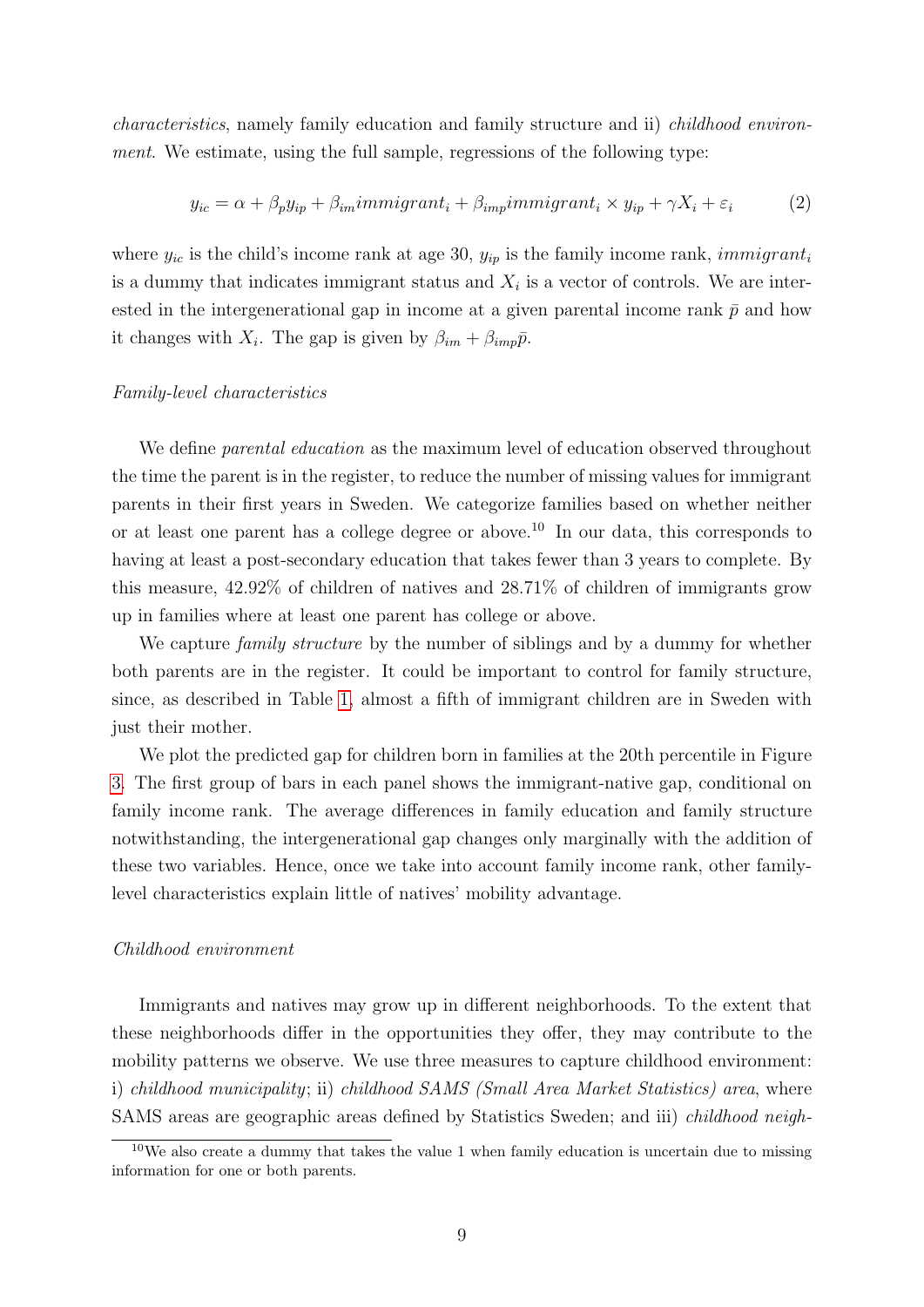borhood, given by  $100 \times 100$  - meter coordinates. Across all three measures, childhood location is defined as the location where the child spent the most amount of time between the ages of 6 and  $16^{11}$ 



<span id="page-9-0"></span>Figure 3: Predicted Income Gap in Adulthood for Children Born at the 20th Percentile

Notes: The gap at the 20th percentile is measured as the percentage point difference between immigrant and native child income ranks in adulthood. Each estimate is produced using the specification in Equation [2.](#page-8-0) The first column includes no controls aside from family income rank. The second column includes controls for family education and family structure, where family structure is given by the number of siblings a child has and by whether both parents are in the register. The third column also includes a fixed effect for the Swedish municipality in which the child resides between the ages of 6 and 16. The fourth column replaces the municipality fixed effect with a fixed effect for the SAMS area of residence for the child when he or she is between the ages of 6 and 16. The fifth column uses the  $100 \times 100$  - meter area of residence for the child when he or she is between the ages of 6 and 16 as the geographic fixed effect. Standard error bars on the gap estimates are reported in each column.

Municipalities are the most aggregated of the three measures. There are 290 municipalities in Sweden. They vary in area and population size, with the municipalities in the north being the largest but the least densely populated. There are approximately 9,200 SAMS in Sweden, which means that on average 1000 individuals live in a SAMS. SAMS areas have been used in the literature to measure residential integration among children of immigrants (see e.g., Åslund et al. [2015\)](#page-17-10). Finally, the  $100 \times 100$  - meter coordinates are the most disaggregated measure: on average, each coordinate hosts about 60 people during the period when the individuals in our sample are between 6 and 16.

 $11$ To be more precise, the location is given by the location where the mother lived when the child was between 6 and 16 when the mother is in the register (or by the father's location when only the father is in the register). Individuals do not enter the register themselves until they are 16 years of age. Given that our data starts in 1990 and the cohorts in our sample are born between 1974 and 1984, we cannot use the same number of observations to compute the modal location during the 6-16 age range for all cohorts.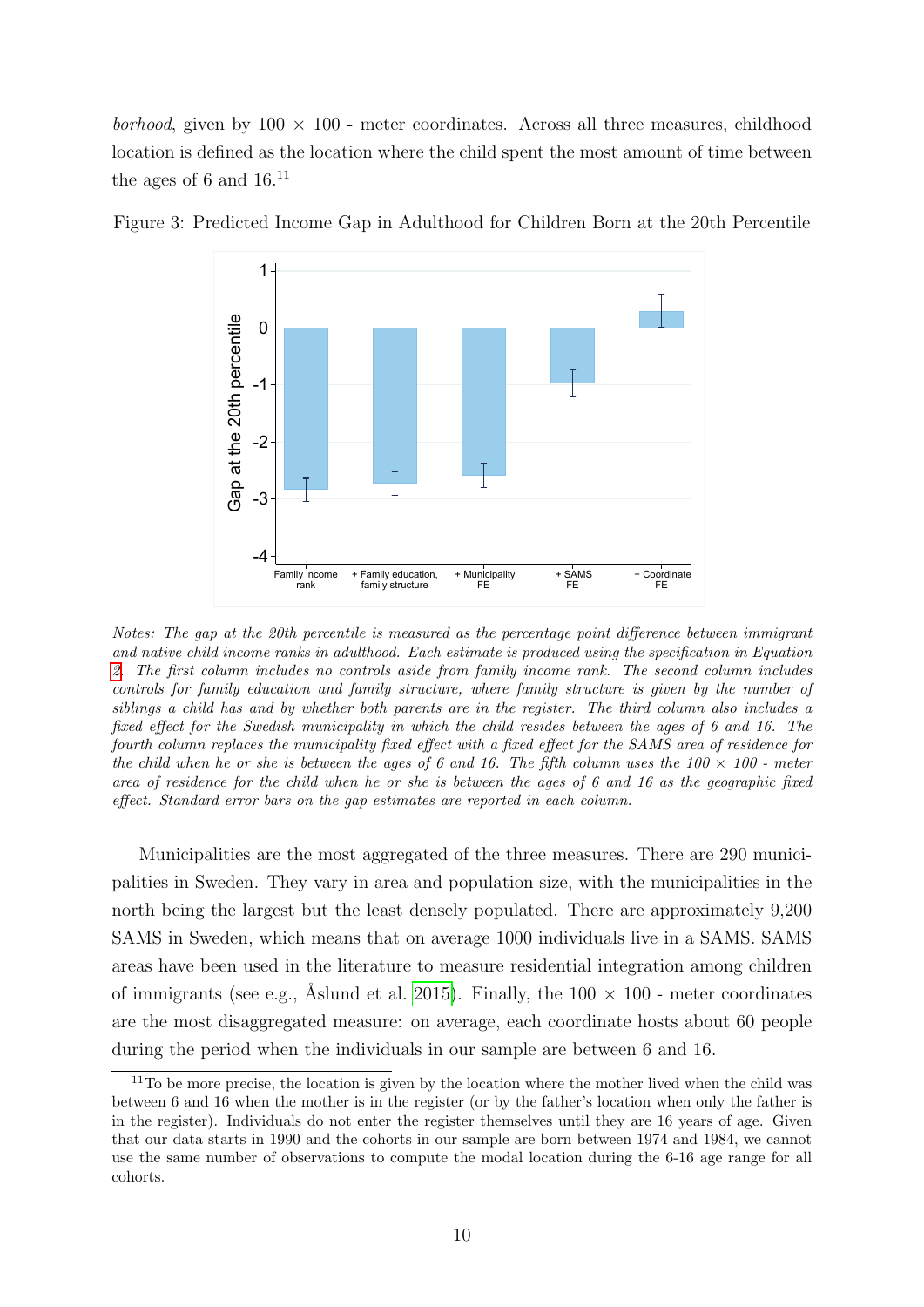It is a priori unclear at which level childhood environment would matter for intergenerational mobility and at which level it would matter differently for immigrants and natives. For example, previous Swedish evidence finds large variation in absolute mobility at the 25th percentile across local labor markets among individuals born in Sweden between 1968 and 1976.<sup>12</sup> For the US, Abramitzky et al. [\(2021\)](#page-17-0) find that the immigrant-native intergenerational (positive) gaps close when they compare immigrants and natives who grow up in the same county, whereas the intergenerational income gaps between black and white boys remain even when controlling for Census blocks, which host on average 50 people, similar to our most disaggregated measure (Chetty et al., [2020\)](#page-17-1).

The third bar in Figure [3](#page-9-0) shows that adding municipality fixed effects, and thus comparing immigrants and natives who grow up in the same municipality, does not substantially lower the gap. SAMS area fixed effects, instead, lower the gap by a third. Finally, controlling for the immediate neighborhood in which a child grows up not only erases the gap between immigrant and native children, but also reveals that immigrants fare as well or even better, on average, than natives who grow up in the same environment.

## <span id="page-10-0"></span>6 Neighborhood characteristics and sorting

On average, children of immigrants are less upwardly mobile than the children of natives. However, the differences in upward mobility disappear when we compare children of immigrants and natives who grow up in the same neighborhoods, as defined by  $100 \times$ 100 - meter coordinates. In other words, the gaps we find are due to between-location differences and not due to within-location differences. We therefore investigate two followup questions: i) how these locations differ from each other and ii) the role that institutions have in determining differential sorting across locations.

### <span id="page-10-1"></span>6.1 Differences across locations

We first look at how the childhood neighborhoods of immigrant children differ from the areas where native children grow up.

We characterize childhood neighborhoods - given, as before, by the modal coordinate during the period between 6 and 16 years of age - along the following dimensions: share of native residents, share of high-earning residents (defined as individuals earning above the municipality median income), share of highly-educated residents (defined as those with a college or above degree), and population density.<sup>13</sup> Population density in our context is meant to capture the type of dwellings that dominate the neighborhood, i.e. single-family detached homes or multi-unit dwellings. A higher density in the immediate neighborhood

 $12$ Local labor markets group together several municipalities based on commuting patterns.

 $13$ We only consider those above the age of 18 when we make these computations.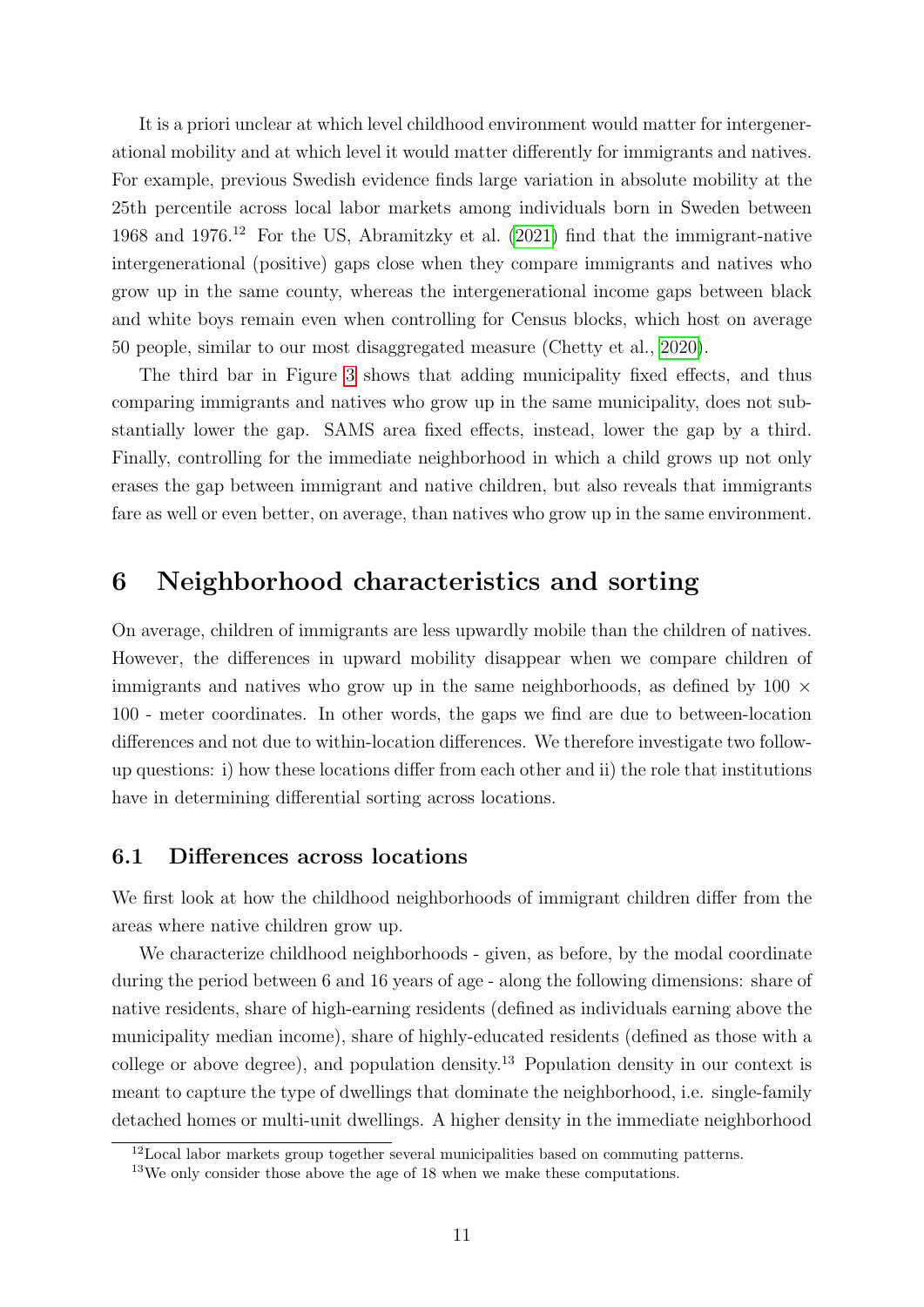means a child grows up in an area where multi-unit dwellings are the norm. Lower density, by contrast, is what characterizes areas with single-family detached homes. We consider the average characteristics of the childhood neighborhood over the entire period from 6 to 16 years of age.



.1  $+40$   $+40$   $+1$   $+20$   $+40$  $.2$  ,  $\Box$  ,  $\Box$  ,  $\Box$  ,  $\Box$  ,  $\Box$  ,  $\Box$  ,  $\Box$  ,  $\Box$  ,  $\Box$  ,  $\Box$  ,  $\Box$  ,  $\Box$  ,  $\Box$  ,  $\Box$  ,  $\Box$  ,  $\Box$  ,  $\Box$  ,  $\Box$  ,  $\Box$  ,  $\Box$  ,  $\Box$  ,  $\Box$  ,  $\Box$  ,  $\Box$  ,  $\Box$  ,  $\Box$  ,  $\Box$  ,  $\Box$  ,  $\Box$  ,  $\Box$  ,  $\Box$  $-3$   $-80$   $-3$   $-1$   $-80$ .4  $\downarrow$  100  $\uparrow$  100  $\uparrow$  50  $\downarrow$  100  $\uparrow$  50  $\downarrow$  100  $\uparrow$  50  $\downarrow$  100  $\uparrow$  50  $\downarrow$  100  $\uparrow$  $.5\frac{1}{10}$   $.5\frac{1}{10}$   $.5\frac{1}{10}$   $.5\frac{1}{10}$   $.5\frac{1}{10}$   $.5\frac{1}{10}$   $.5\frac{1}{10}$   $.5\frac{1}{10}$   $.5\frac{1}{10}$   $.5\frac{1}{10}$   $.5\frac{1}{10}$   $.5\frac{1}{10}$   $.5\frac{1}{10}$   $.5\frac{1}{10}$   $.5\frac{1}{10}$   $.5\frac{1}{10}$   $.5\frac{1}{10}$ 

(b) Immigrants

Natives ○ High-earners ● Natives ○ High-earners Highly-educated ● Density Density

 $\frac{1}{5}$   $\frac{1}{5}$   $\frac{1}{5}$   $\frac{1}{5}$   $\frac{1}{5}$   $\frac{1}{5}$   $\frac{1}{5}$   $\frac{1}{5}$   $\frac{1}{5}$   $\frac{1}{5}$   $\frac{1}{5}$   $\frac{1}{5}$   $\frac{1}{5}$   $\frac{1}{5}$   $\frac{1}{5}$   $\frac{1}{5}$   $\frac{1}{5}$   $\frac{1}{5}$   $\frac{1}{5}$   $\frac{1}{5}$   $\frac{1}{5}$   $\frac{1}{5}$ 

40 60 80  $.3 +$   $.3 +$   $.3 +$   $.3 +$   $.3 +$   $.3 +$   $.3 +$   $.3 +$   $.3 +$   $.3 +$   $.3 +$   $.3 +$   $.3 +$   $.3 +$   $.3 +$   $.3 +$   $.3 +$   $.3 +$   $.3 +$   $.3 +$   $.3 +$   $.3 +$   $.3 +$   $.3 +$   $.3 +$   $.3 +$   $.3 +$   $.3 +$   $.3 +$   $.3 +$   $.3 +$   $.3 +$   $.3 +$   $.3 +$   $.3 +$   $.3 +$   $.$  $100 \text{ \AA}$   $\vec{\sigma}$   $.4\text{ \degree}$   $\sigma$  $120 \frac{12}{120}$   $\frac{120}{120}$   $\frac{120}{120}$ 

Family income quintile Family income quintile

Natives Government in the High-earners and the control of the control of the control of the control of the control of the control of the control of the control of the control of the control of the control of the control of Highly-educated Density

.1 .2  $\pm$   $\qquad$   $\qquad$   $\qquad$   $\qquad$   $\qquad$   $\qquad$   $\qquad$   $\qquad$   $\qquad$   $\qquad$   $\qquad$   $\qquad$   $\qquad$   $\qquad$   $\qquad$   $\qquad$   $\qquad$   $\qquad$   $\qquad$   $\qquad$   $\qquad$   $\qquad$   $\qquad$   $\qquad$   $\qquad$   $\qquad$   $\qquad$   $\qquad$   $\qquad$   $\qquad$   $\qquad$   $\qquad$   $\qquad$   $\qquad$   $\qquad$   $\q$  $.3^{+}$   $\qquad \qquad$   $\qquad \qquad$   $\qquad \qquad$   $\qquad \qquad$   $\qquad \qquad$   $\qquad \qquad$   $\qquad \qquad$   $\qquad \qquad$   $\qquad \qquad$   $\qquad \qquad$   $\qquad \qquad$   $\qquad \qquad$   $\qquad \qquad$   $\qquad \qquad$   $\qquad \qquad$   $\qquad \qquad$   $\qquad \qquad$   $\qquad \qquad$   $\qquad \qquad$   $\qquad \qquad \qquad$   $\qquad \qquad$   $\qquad \qquad$   $\qquad \qquad \qquad$  .4 $\downarrow$  100  $\uparrow$  $.5\leftarrow$  0  $\leftarrow$  120 $\frac{12}{12}$ 

 $\frac{8}{5}$  s<sup>-</sup>  $\frac{8}{5}$  o  $\frac{8}{5}$  +  $\frac{120}{5}$   $\frac{5}{5}$  +  $\frac{120}{5}$  +  $\frac{120}{5}$  +  $\frac{5}{5}$  +  $\frac{120}{5}$  +  $\frac{5}{5}$  +  $\frac{120}{5}$  +  $\frac{5}{5}$  +  $\frac{120}{5}$  +  $\frac{5}{5}$  +  $\frac{120}{5}$  +  $\frac{5}{5}$  +  $\frac{120}{5}$  +

40 60 80  $100 \, \text{R}$  $120 \frac{2}{12}$ 

Density

1 2 3 4 5

 $\begin{bmatrix} 120 & \frac{13}{120} \\ \frac{13}{120} & \frac{13}{120} \\ \frac{1}{120} & \frac{13}{120} \end{bmatrix}$ <br> $\begin{bmatrix} 120 & \frac{13}{120} \\ \frac{1}{120} & \frac{13}{120} \\ \frac{1}{120} & \frac{13}{120} \end{bmatrix}$ 

1 2 3 4 5 1 2 3 4 5

<span id="page-11-0"></span>Figure 4: Neighborhood Characteristics, by Immigrant Status and Family Income



(a) Natives

Figure [4a](#page-11-0) shows neighborhood characteristics for natives and Figure [4b](#page-11-0) for immigrants. We note a few things that stand out. First, we see that native children grow up in neighborhoods with a substantially higher share of natives than immigrants, and this is true across the income distribution. Moreover, immigrant families that earn more do not live near many more natives than families that earn less. These patterns suggest that factors beyond financial considerations determine the share of natives among immigrants' neighbors.

Second, natives grow up in neighborhoods with much lower density than immigrants; this is also a pattern that holds across the income distribution. Immigrants in the bottom income quintile live in areas that are almost four times as dense as those of natives in the bottom income quintile. Even neighborhoods of the richest immigrant families are more than twice as dense as the ones the richest natives live in. In general, however, families ranked higher in the income distribution are able to live in less dense neighborhoods compared to families ranked lower.

Finally, the share of highly-educated residents in native and immigrant neighborhoods is very similar, a finding that is perhaps surprising given differences in the native share, the density, and the share of high-earners across these neighborhoods. Education level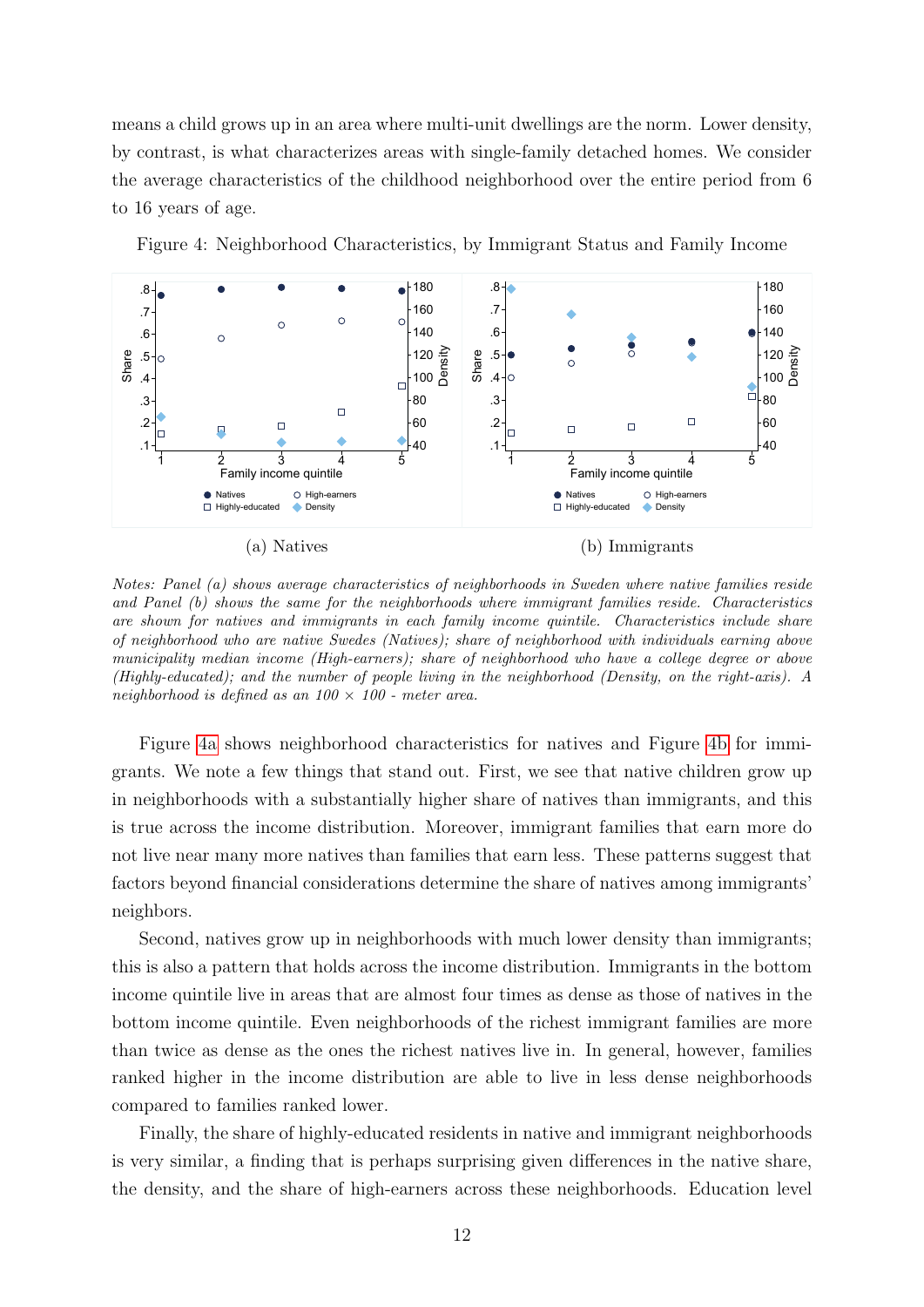is thus unlikely to be driving sorting into different neighborhoods between natives and immigrants.

## 6.2 The Swedish housing system

Figure [4](#page-11-0) illustrates the fact that immigrants and natives grow up in neighborhoods with substantially different shares of natives and levels of density. It also suggests that family income can only go so far in smoothing out the differences in neighborhood characteristics between the two groups. One aspect that natives and immigrants differ in, naturally, is the amount of time they have spent in Sweden. This puts immigrants at a disadvantage when it comes to the rental housing market, as we describe later in this section. Moreover, immigrants are also more likely to be credit-constrained, which makes owning relatively more difficult. In our sample, even low-income natives are more likely to be homeowners rather than renters: 25% of them live in rental housing, compared to 60.7% of low-income immigrants.<sup>14</sup> In the sections that follow, we provide evidence that the Swedish housing system presents immigrants with more barriers than natives and can explain why we generally see immigrants and natives living in different kinds of neighborhoods.

### 6.2.1 Overview

In Sweden, a person can rent, be a tenant-owner, or an owner-occupier.<sup>15</sup> The rental market is characterized by rent setting, whereby rents are negotiated between landlord and tenant associations (Sodini et al., [2016\)](#page-18-4). In order to have access to a first-hand contract, whereby the tenant has tenure security and rent is regulated, one typically has to join a housing queue (Wilhelmsson, [2021\)](#page-18-5). The longer one spends in the queue, the higher the probability of finding an apartment to rent in the area of one's choice. More desirable housing generally requires more time in the queue than less desirable housing. Housing companies can be public - owned by municipalities - or private. Public housing in Sweden differs from social housing in countries like the U.S. in that access to it is not means tested. Public housing is, however, generally less desirable and vulnerable families (such as low-earners, single-parent families, and immigrants) are overrepresented in this tenure type, especially in the largest cities (see, e.g. Magnusson and Turner, [2008\)](#page-18-6). Public rental housing makes up about 19% of the Swedish housing stock, with private rental housing making up about 18% (Terner Center, [2017\)](#page-18-0).

<sup>&</sup>lt;sup>14</sup>These numbers are calculated based on the modal housing tenure type during the 6-16 age range. We do not have data on housing tenure type for years 1991-1994. Thus, we do not use the same number of observations for all cohorts to calculate these statistics, nor do we observe all cohorts at all ages of the 6-16 age range in the housing tenure type data.

 $15$ We infer the tenure type using information on the type of housing (e.g., detached house, multidwelling building, etc.) and the legal form of ownership. See Blind [\(2015,](#page-17-11) p. 138) for details on how this is achieved.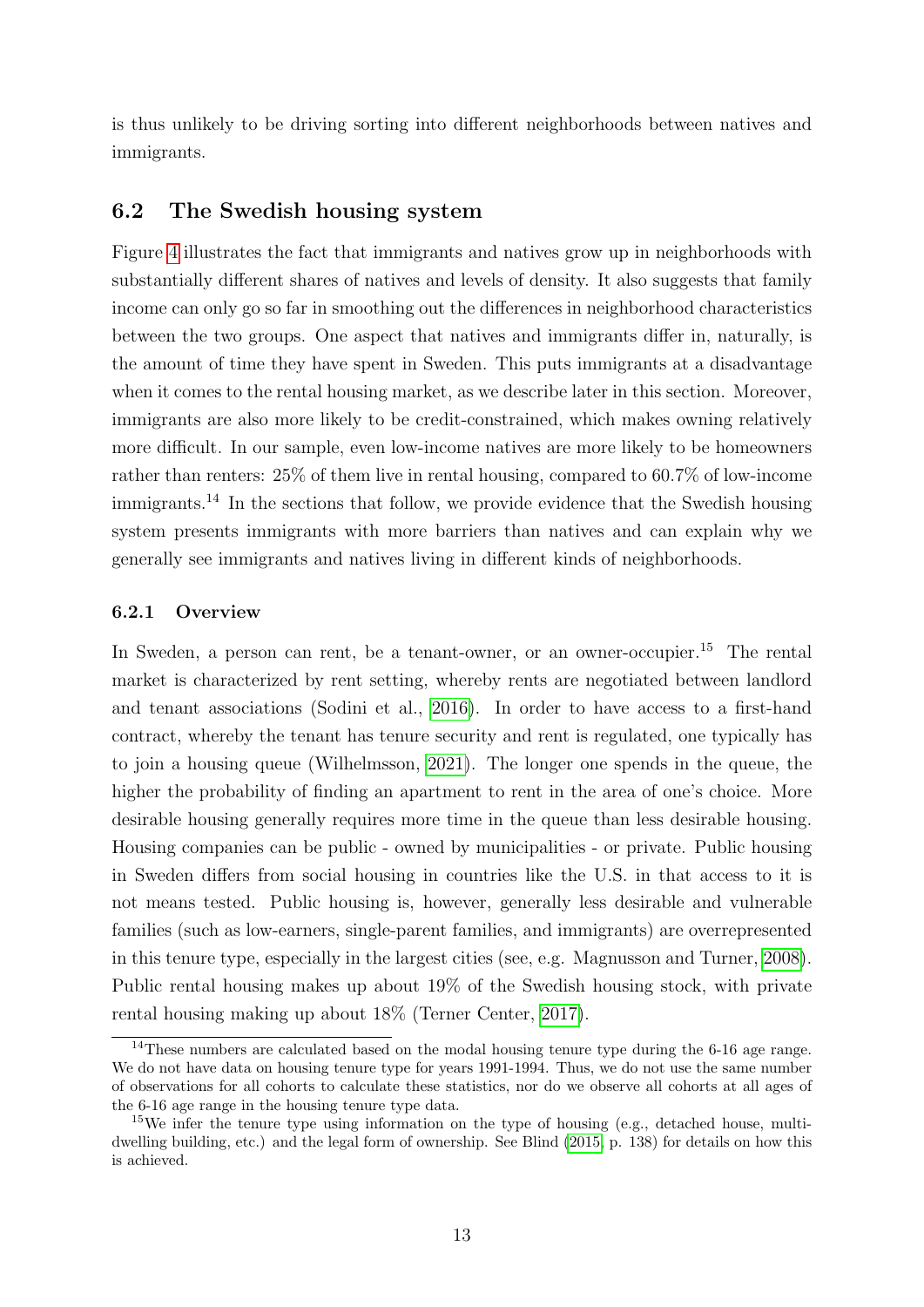If a person is a tenant-owner, they live in an apartment that they have purchased the right to use. In practical terms, that means that the owner purchases a share in the association of tenant-owners who own the building together (also called a cooperative). About 23% of the Swedish housing stock is cooperative housing (Terner Center, [2017\)](#page-18-0). An owner-occupier owns their house and has the right to use it. Owner-occupied dwellings are usually restricted to detached houses and very rarely refer to apartments in multidwelling buildings. Owner-occupied houses make up about 41% of the Swedish housing stock (Terner Center, [2017\)](#page-18-0).

Finally, there is a so-called second-hand rental market, whereby owners sublet their dwellings for a limited amount of time. In the case of tenant-owners, the amount of time allowed to rent out the apartment depends on the tenant-owner association.<sup>16</sup> Apartments on the second-hand market are often the only viable option for immigrants when they first arrive, since upon arrival immigrants have no points in any queue, whether public or private. An exception is refugees, who are offered housing by the municipalities upon arrival. Unlike the first-hand rental market, the second-hand rental market is unregulated and rents tend to be higher than in the first-hand market, even conditional on unit characteristics.

#### 6.2.2 The Stockholm Housing Queue

We have access to data from the Stockholm Housing Agency (SHA), which manages the queue in Stockholm County. The data contain information from 2000 to 2017 on the universe of apartments that have been rented through the queue system.<sup>17</sup> Approximately 15% (32%) of the natives (immigrants) in our sample grow up in Stockholm county, so this analysis concerns a significant share of the original sample.

The apartments that are in the queue can be either apartments owned by municipal housing agencies, or apartments owned by private landlords. The SHA handles all municipal-owned apartments, as well as a proportion of the private-owned apartments.<sup>18</sup> A substantial number of available (first-hand) rentals in the Stockholm area is therefore captured by our dataset. Municipal housing companies own half the rental stock at the national level (SABO, [2013\)](#page-18-7).

For each apartment rented via the queuing system in Stockholm, we have the following information: address, geographic location given by coordinates, number of rooms, area,

<sup>&</sup>lt;sup>16</sup>Note that in our data the tenure variable characterizes the dwelling where the individual currently lives and not the individual's status. In the case of second-hand rental contracts, an individual that is in fact a renter shows up as an owner in our data. To the extent that immigrants are more likely to rent on the second-hand market, we may be overestimating the share of owners among immigrants.

<sup>&</sup>lt;sup>17</sup>We are grateful to Alvin Lindstam for scraping these data and making them available online.

<sup>&</sup>lt;sup>18</sup>Private landlords may choose to be a part of a landlord association, which then makes recommendations to their members on how many apartments should be brokered by the SHA. Companies that do not rent out all of their apartments via the SHA often have their own queue-based tenant selection system.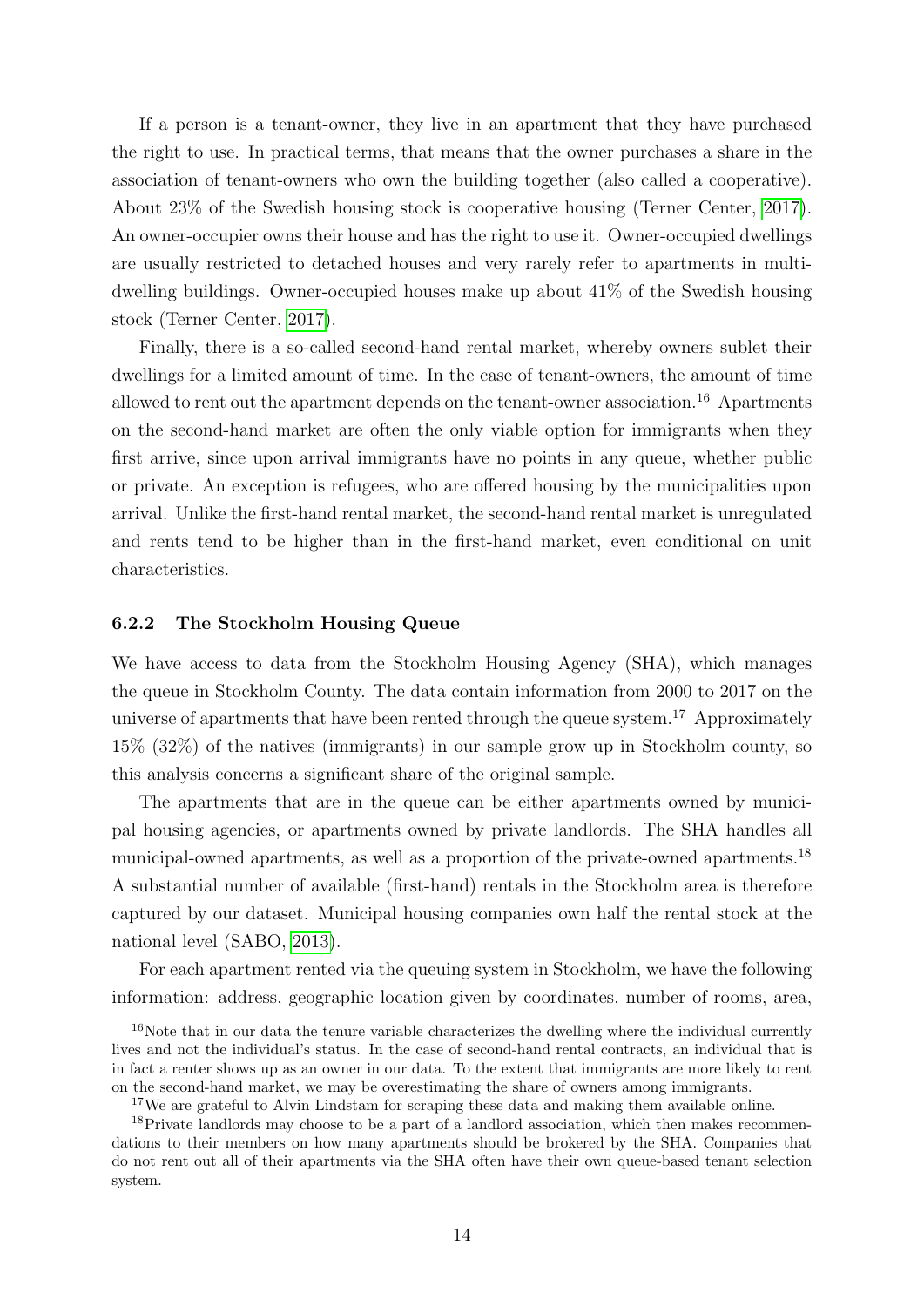floor, monthly rent, landlord, whether the apartment is new or special (e.g., student housing, housing for the elderly, etc.), the queue start date for the household that moved in, the move-in date, and the start and end dates of the ad.

We use these data to characterize childhood neighborhoods in terms of the average time spent in the queue. The Stockholm data are at the apartment level, whereas the register data are at the  $100 \times 100$  - meter level. We therefore first match the apartments in the housing queue data to the childhood neighborhoods in the register data. For details on how we accomplish this, see Appendix [A.1.](#page-19-0) As detailed in Appendix [A.1,](#page-19-0) we can match 9% of all Stockholm county childhood neighborhoods to the housing queue data, most likely due to the fact that many individuals grow up in neighborhoods without any rental housing whatsoever. In terms of the number of individuals, this translates into 19% of the natives in our sample who grow up in Stockholm county and 50% of immigrants who grow up in Stockholm county.<sup>19</sup> The fact that we can match predominantly rental housing neighborhoods to a higher share of immigrants than natives is consistent with the national-level pattern depicted in Figure [4,](#page-11-0) which showed that natives grow up in lower-density neighborhoods than immigrants.

We first calculate wait time at the housing unit level by taking the difference (in days) between the end date of the ad and the start date of the queue for the person who eventually rents out the unit. We construct average wait times at the childhood neighborhood level by taking the mean of wait times over all apartments matched to a neighborhood.

We also construct a neighborhood-level measure of wait time that takes into account unit characteristics and time effects by estimating the following equation in the housing queue data:

<span id="page-14-0"></span>
$$
ln(wait_time)_{uct} = \lambda_u + \lambda_c + \lambda_t + \varepsilon_{uct}
$$
\n(3)

where  $\lambda_u$  are unit-characteristic fixed effects (number of rooms-by-area-by-floor-by-new construction),  $\lambda_c$  are coordinate (neighborhood) fixed effects, and  $\lambda_t$  are time dummies. The  $\lambda_c$ 's give average wait times at the neighborhood level, once unit characteristics and time effects are taken into account.<sup>20</sup>

#### 6.2.3 Immigrants sort into areas with lower wait time

The length of the housing queue in a neighborhood proxies the extent to which immigrants are at a disadvantage in terms of access to that neighborhood. The longer the queue, the harder it is to move into that particular neighborhood.

<sup>&</sup>lt;sup>19</sup>120,561 natives grow up in Stockholm county; 22,441 have information from the housing queue data. The corresponding numbers for immigrants are 32,649 and 16,473.

 $20$ Note that estimating this equation requires multiple housing units per coordinate, so we can estimate  $\lambda_c$  for a smaller number of neighborhoods (2,343 out of the 2,790 that we originally matched).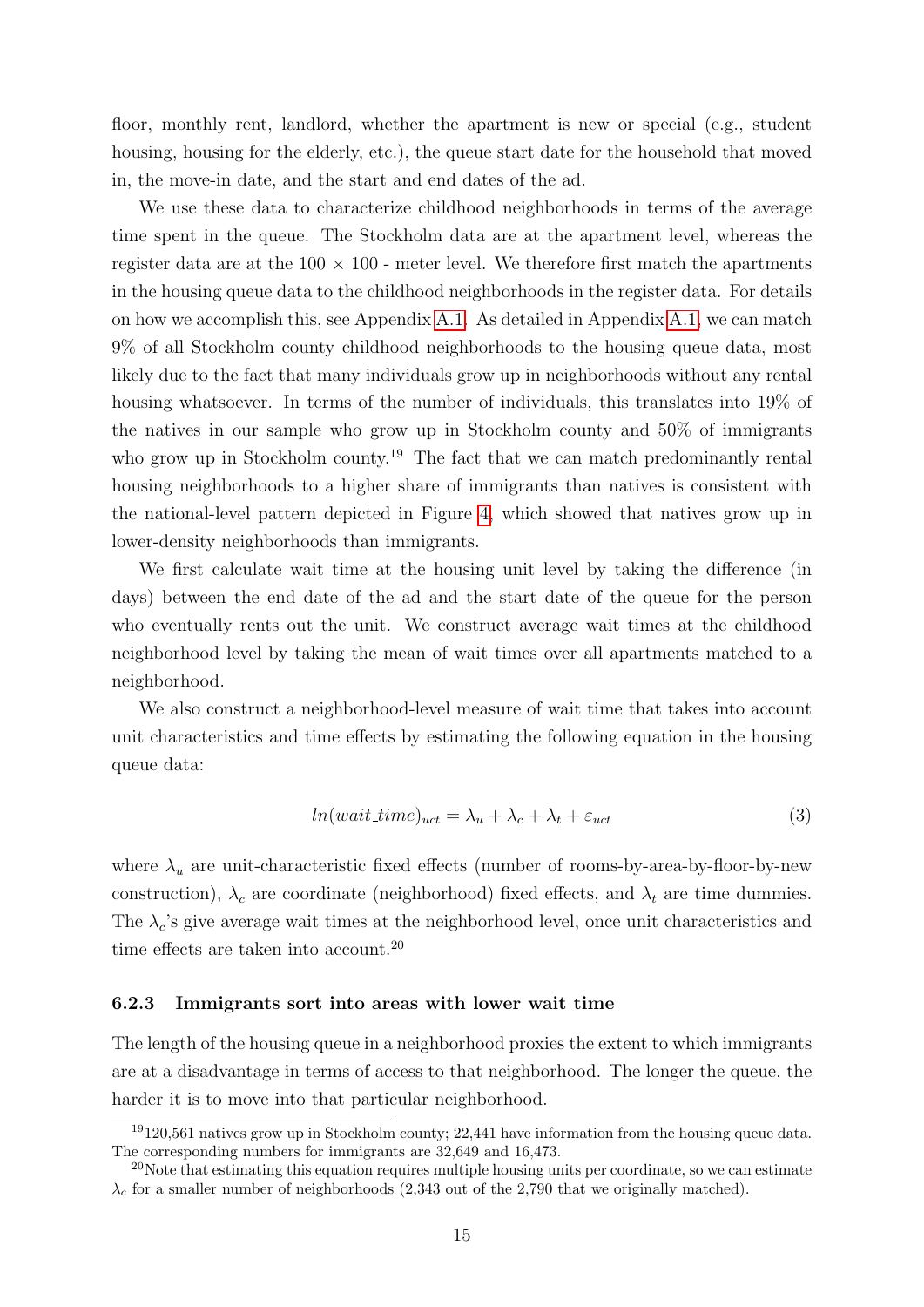We want to understand how immigrants and natives sort differently across locations with different wait times by estimating the following equation:

wait time<sub>i</sub> =  $\alpha + \beta$ immigrant<sub>i</sub> +  $\theta_k$ f amily income<sub>i</sub> +  $\gamma_k$ immigrant<sub>i</sub> × f amily income<sub>i</sub> +  $\varepsilon_i$ (4)

where *wait time* gives the wait time in individual  $i$ 's childhood neighborhood, measured either in days or as given by equation [3](#page-14-0) to capture unit characteristics;  $immigrant_i$ is a dummy that indicates immigrant status and  $family\_income_i$  indicates the family income quintile of individual  $i$  (with the bottom quintile the reference category). We are interested in the immigrant-native gap in wait time, given by  $\beta + \gamma_k$ . We weight the regression to have the same distribution of immigrants and natives across the family income distribution as in the Stockholm county sample. In an alternative specification, we add the family-level covariates discussed in Section [5](#page-7-0) to this equation.

We present results from these two regressions in Figure [5.](#page-16-0) Focusing first on the dark blue squares, two things stand out from this figure: i) the coefficients are strongly negative and ii) there is little variation across family income quintiles. Together, they suggest that immigrant families live in areas with lower housing queue wait times and that income does not help getting them into neighborhoods with higher queue wait times. This pattern holds both when we add family-level covariates (gray circles) and when we use the alternative wait time variable (Figure [A.1](#page-20-1) in Appendix).

Given that, conditional on income, an important remaining difference between natives and immigrants in the rental housing context is the amount of time they have spent in Sweden, we interpret these results as evidence that the rental housing allocation system disproportionately disadvantages immigrants. Another important difference could be that, even conditional on income, natives are more secure in the housing they have and can afford to spend more time waiting for new housing. Immigrants thus likely sort into certain locations due in part to the institutional peculiarities of the Swedish housing system. As Section [6.1](#page-10-1) documents, there are non-trivial differences, from density to shares of native residents, in the kinds of neighborhoods where immigrants and natives live.

# <span id="page-15-0"></span>7 Conclusion

We study the intergenerational mobility of native and immigrant children using Swedish administrative data. From the perspective of the destination country, the successful integration of the new arrivals rests not just on parental outcomes, but also on their children's.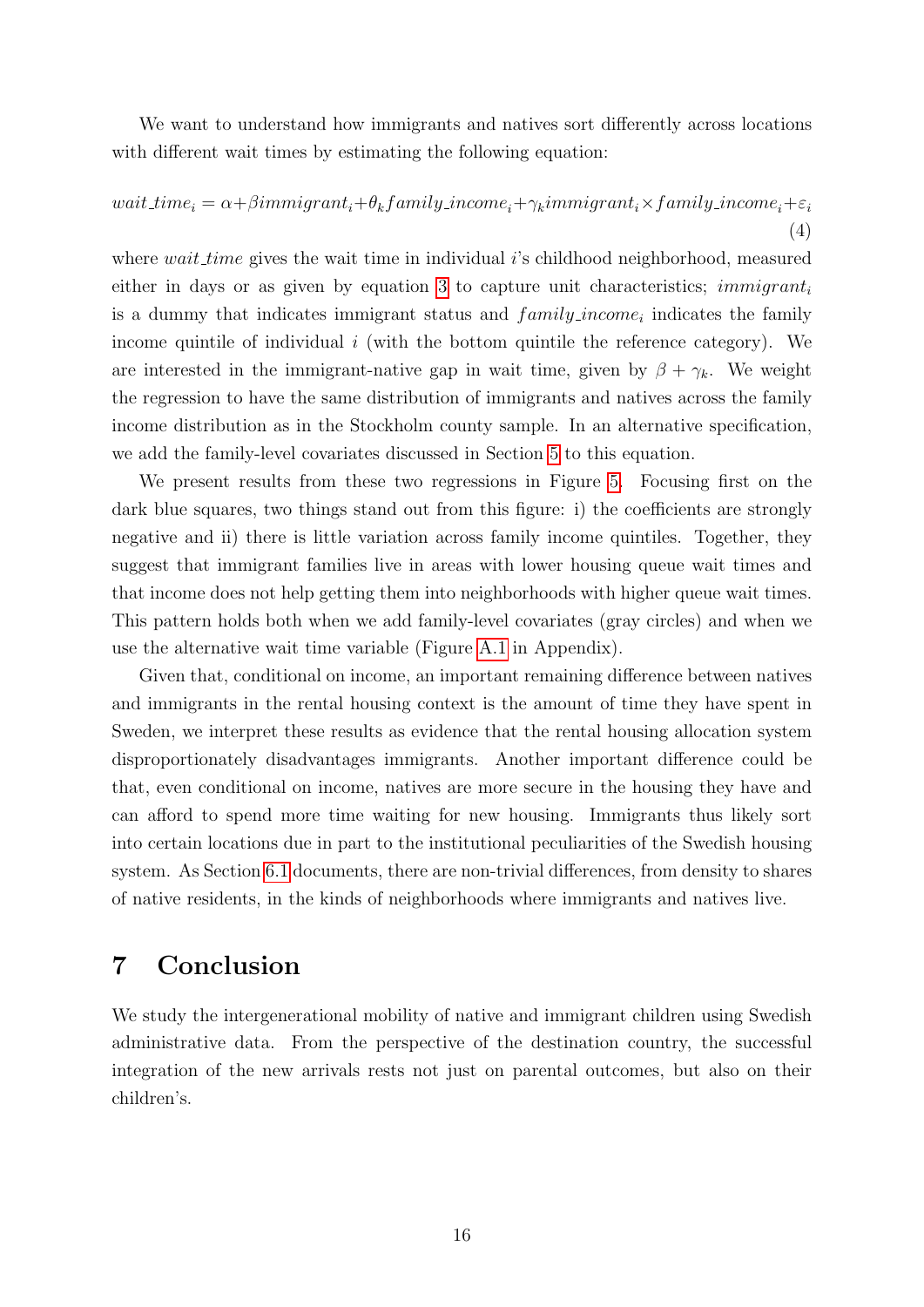<span id="page-16-0"></span>



Notes: Chart shows average differences in housing queue wait times between immigrants and natives in Stockholm. Wait time measures the number of days a person was on the housing waiting list before accepting an opportunity to rent an apartment. Averages are shown for families in each family income quintile. Covariate specification controls for parental education and family structure, as discussed in Section [5.](#page-7-0) Wait time data come from Stockholm Housing Agency (HSA) and cover 2000-2017.

Our main analysis shows that immigrant children who grow up in the 20th income percentile place three income ranks lower than native children of similarly low-income parents. We cannot explain this income gap with differences in native and immigrant families as measured by parent education levels, family structure, or municipality of residence. The gap can, however, be explained by differential sorting across  $100 \times 100$  - meter neighborhoods. We present evidence that immigrant children grow up in neighborhoods dominated by high-density, multi-unit dwellings with fewer native-born and high-earning neighbors. Natives are more likely to grow up in neighborhoods with single-family homes and high shares of natives.

In the last part of the paper, we provide suggestive evidence that the way the housing market allocates rental housing - via a queuing system, as opposed to market rents contributes to immigrants' sorting into different areas than natives, even conditional on income. We conclude that policies that limit mobility and neighborhood access are likely creating impediments to intergenerational mobility for immigrants.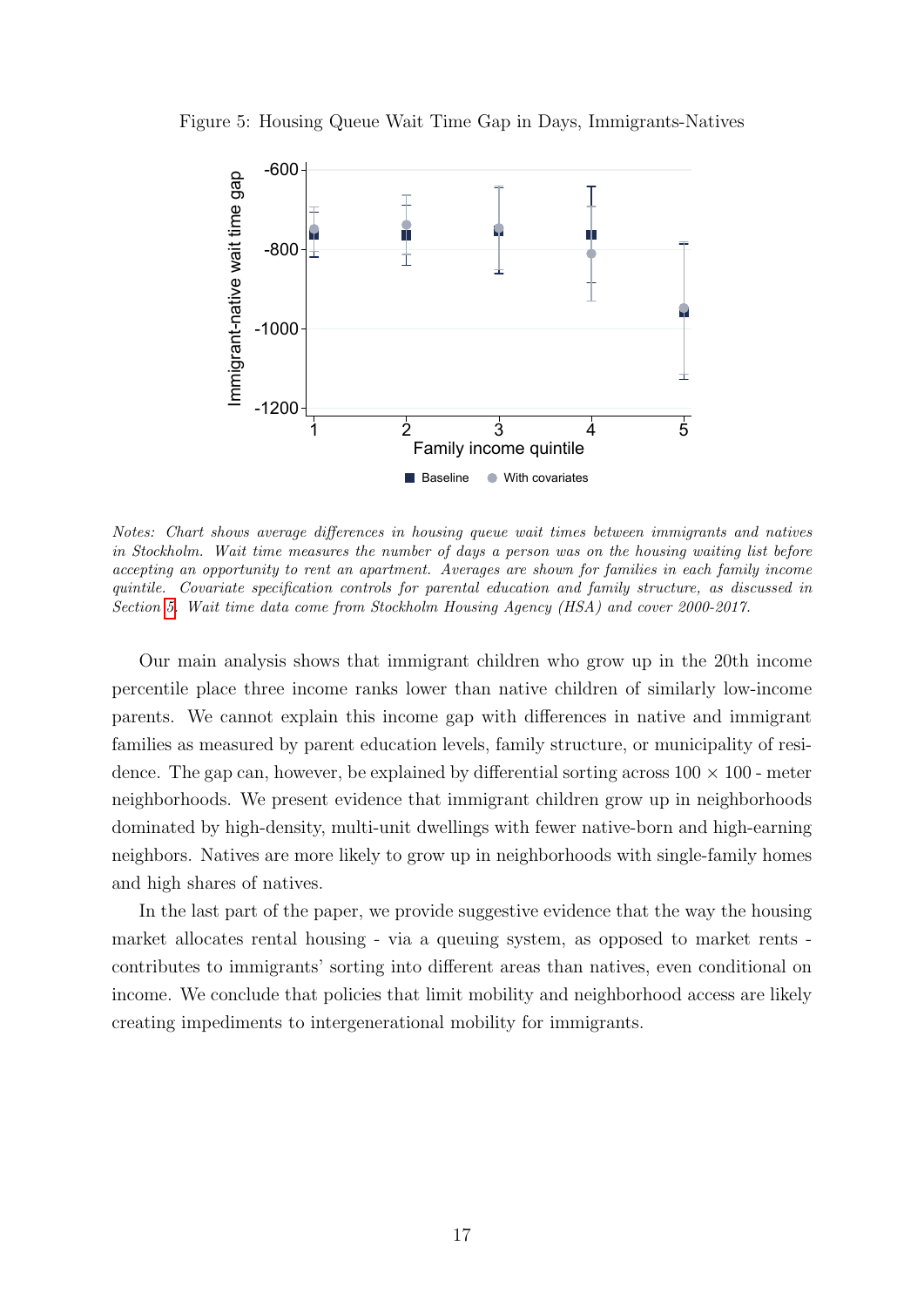# References

- <span id="page-17-0"></span>Abramitzky, Ran, Leah Boustan, Elisa Jacome, and Santiago Perez (2021). "Intergenerational Mobility of Immigrants in the United States over Two Centuries". In: American Economic Review 111.2, pp. 580–608.
- <span id="page-17-10"></span>Åslund, Olof, Anders Böhlmark, and Oskar Skans (2015). "Childhood and Family Experiences and the Social Integration of Young Migrants". In: Labour Economics 35.C, pp. 135–144.
- <span id="page-17-2"></span>Aydemir, Abdurrahman, Wen-Hao Chen, and Miles Corak (2009). "Intergenerational Earnings Mobility among the Children of Canadian Immigrants". In: The Review of Economics and Statistics 91.2, pp. 377–397.
- <span id="page-17-8"></span>Bergman, Peter, Raj Chetty, Stefanie DeLuca, Nathaniel Hendren, Lawrence F Katz, and Christopher Palmer (2019). "Creating Moves to Opportunity: Experimental Evidence on Barriers to Neighborhood Choice". In: National Bureau of Economic Research.
- <span id="page-17-9"></span>Bevelander, Pieter (2011). "The employment integration of resettled refugees, asylum claimants, and family reunion migrants in Sweden". In: Refugee Survey Quarterly 30.1, pp. 22–43.
- <span id="page-17-4"></span>Björklund, Anders and Markus Jäntti (1997). "Intergenerational Income Mobility in Sweden Compared to the United States". In: The American Economic Review 87.5, pp. 1009–1018.
- <span id="page-17-11"></span>Blind, Ina (2015). "Essays on Urban Economics". PhD thesis. Department of Economics, Uppsala University.
- <span id="page-17-7"></span>Chetty, Raj and Nathaniel Hendren (2018). "The Impacts of Neighborhoods on Intergenerational Mobility I: Childhood Exposure Effects". In: The Quarterly Journal of Economics 133.3, pp. 1107–1162.
- <span id="page-17-1"></span>Chetty, Raj, Nathaniel Hendren, Maggie R Jones, and Sonya R Porter (2020). "Race and economic opportunity in the United States: An intergenerational perspective". In: The Quarterly Journal of Economics 135.2, pp. 711–783.
- <span id="page-17-6"></span>Chetty, Raj, Nathaniel Hendren, and Lawrence F Katz (2016). "The Effects of Exposure to Better Neighborhoods on Children: New Evidence from the Moving to Opportunity Experiment". In: The American Economic Review 106.4, pp. 855–902.
- <span id="page-17-5"></span>Chetty, Raj, Nathaniel Hendren, Patrick Kline, and Emmanuel Saez (2014). "Where is the Land of Opportunity? The Geography of Intergenerational Mobility in the United States". In: The Quarterly Journal of Economics 129.4, pp. 1553–1623.
- <span id="page-17-3"></span>Hammarstedt, Mats and Mårten Palme (2012). "Human Capital Transmission and the Earnings of Second-generation Immigrants in Sweden". In: IZA Journal of Migration 1.1, p. 4.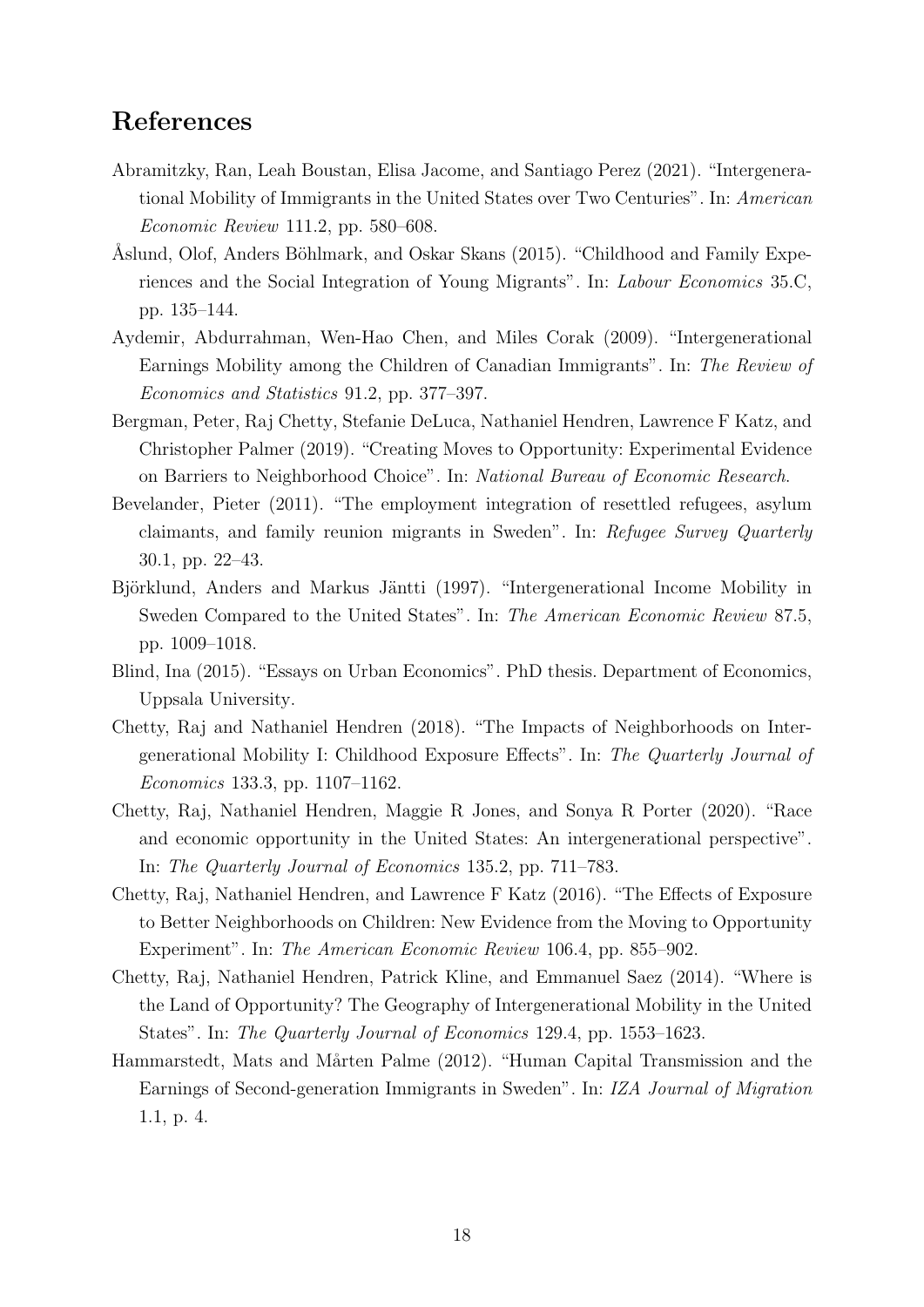- <span id="page-18-1"></span>Hermansen, Are Skeie (2016). "Moving up or Falling Behind? Intergenerational Socioeconomic Transmission among Children of Immigrants in Norway". In: European Sociological Review 32.5, pp. 675–689.
- <span id="page-18-2"></span>List, John A, Fatemeh Momeni, and Yves Zenou (2020). "The Social Side of Early Human Capital Formation: Using a Field Experiment to Estimate the Causal Impact of Neighborhoods". In: National Bureau of Economic Research.
- <span id="page-18-6"></span>Magnusson, Lena and Bengt Turner (2008). "Municipal Housing Companies in Sweden– Social by Default". In: Housing, Theory and Society 25.4, pp. 275–296.

<span id="page-18-3"></span>OECD (Nov. 2017). Foreign-born Population.

- <span id="page-18-7"></span>SABO (2013). SABO and Public Housing in Sweden. [https://www.sverigesallmannytta](https://www.sverigesallmannytta.se/document/sabo-and-public-housing-in-sweden/). [se/document/sabo-and-public-housing-in-sweden/](https://www.sverigesallmannytta.se/document/sabo-and-public-housing-in-sweden/).
- <span id="page-18-4"></span>Sodini, Paolo, Stijn Van Nieuwerburgh, Roine Vestman, and Ulf von Lilienfeld-Toal (2016). "Identifying the Benefits from Home Ownership: A Swedish Experiment". In: National Bureau of Economic Research.
- <span id="page-18-0"></span>Terner Center, UC Berkeley (2017). Housing in Sweden: An Overview. [https://ternercen](https://ternercenter.berkeley.edu/wp-content/uploads/2020/11/Swedish_Housing_System_Memo.pdf)ter. [berkeley.edu/wp-content/uploads/2020/11/Swedish\\_Housing\\_System\\_Memo.](https://ternercenter.berkeley.edu/wp-content/uploads/2020/11/Swedish_Housing_System_Memo.pdf) [pdf](https://ternercenter.berkeley.edu/wp-content/uploads/2020/11/Swedish_Housing_System_Memo.pdf).
- <span id="page-18-5"></span>Wilhelmsson, Mats (2021). "Demand for rent-regulated apartments: The case of Sweden". In.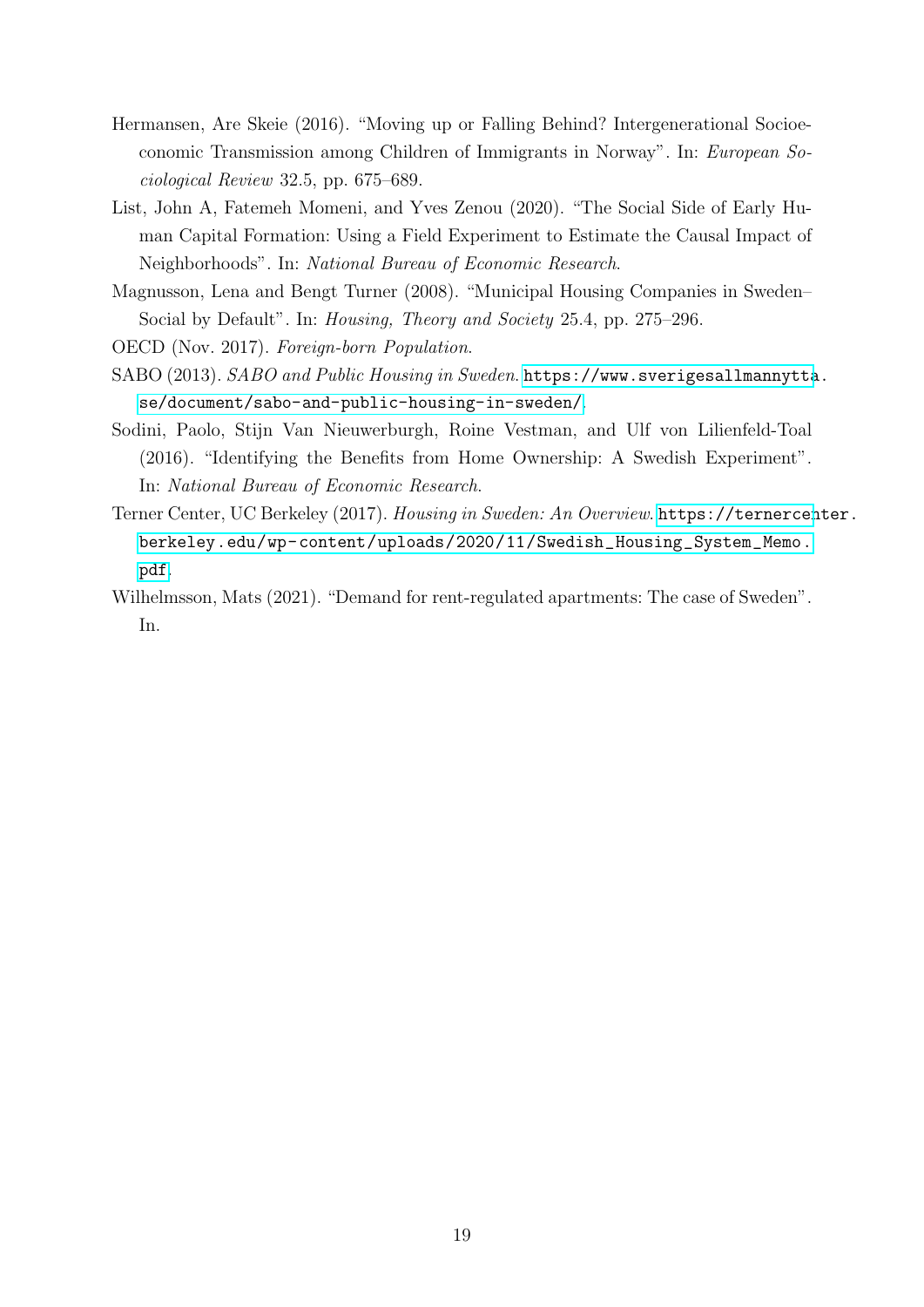# A Appendix

## <span id="page-19-0"></span>A.1 Linking Stockholm Housing Queue Data to Register Data

We start with 121,516 apartment-level observations. We drop 1,255 observations which correspond to ads for apartments located in Knivsta and Uppsala municipalities, which are not part of Stockholm County. We drop the 30,564 observations that correspond to apartments for special groups (e.g., students or the elderly), 133 observations that have missing information for the end date of the ad, and 7 observations for which the wait time is negative (likely due to data entry error). The data were scraped in May of 2018 and at that time data before 2000 and after 2017 were incomplete, so we limit our sample to observations between 2000 and 2017. 2,016 observations do not have coordinates, so we do the geo-coding ourselves using the addresses provided and R's ggmap package. Our final sample has 88,372 observations.

The coordinates in the Stockholm housing queue data are for a given building. The register data contain coordinates for centroids of  $100 \times 100$  - meter boxes. We therefore first reconstruct the boxes starting from the centroids, then use an algorithm that checks which points from the Stockholm housing data intersect with these boxes. Note that intersection here means either being contained within the box, or touching the box (e.g., the residence lies on one edge of the box).

Using information on the queue start date and the end date of the ad, we can calculate wait times – the time spent in the queue for the person who ends up renting an apartment. We average over the wait times that characterize apartments to characterize the  $100 \times 100$ - meter childhood neighborhoods. We start with 88,372 apartments, which are located in 17,831 unique coordinates. We are able to match 11,254 of these 17,831 coordinates to the  $100 \times 100$  - meter neighborhoods in the register data. On average, 6.8 (s.d. 4.3) apartments are matched to each neighborhood.<sup>21</sup> This results in 2,790 childhood neighborhoods for which we can calculate average wait times. Note that there are 30,112 unique  $100 \times 100$  - meter (Stockholm county) childhood neighborhoods in the register data. We are thus able to characterize 9% of the childhood neighborhoods in Stockholm county in terms of wait time. The fact that we have unmatched housing queue data means that not all boxes contain points from the housing queue data. This may happen if, for example, the  $100 \times 100$  - meter neighborhood is in an area where single-family homes predominate, as these tend to be exclusively owner-occupied.

<sup>&</sup>lt;sup>21</sup>Though a rare occurrence, a single apartment can be matched to multiple neighborhoods  $(11,150)$ apartments are found in one neighborhood, 103 points are found in two neighborhoods, and 1 point is found in three neighborhoods).